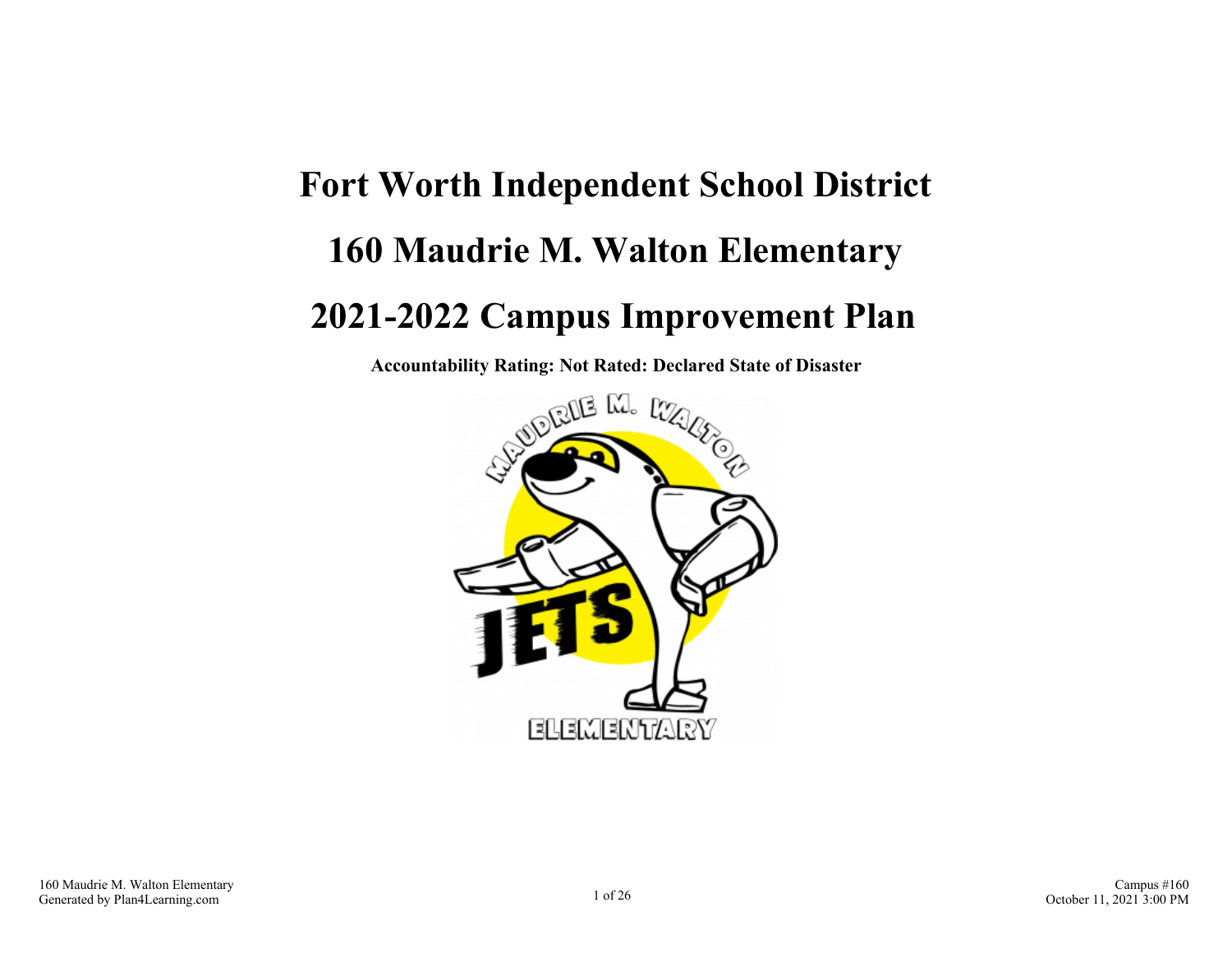## **Mission Statement**

Here at Maudrie M. Walton Elementary School, every Jet WILL soar through student-centered aligned lessons, student engagement, and authentic professional learning communities.

## **Vision**

Inspiring students to be their best in EVERYTHING, all the time!

### **Value Statement**

Through increased reading levels of all students, Increased performance levels of all students in all contents, and an increased use of positive behavior intervention system and restorative practices our students will soar!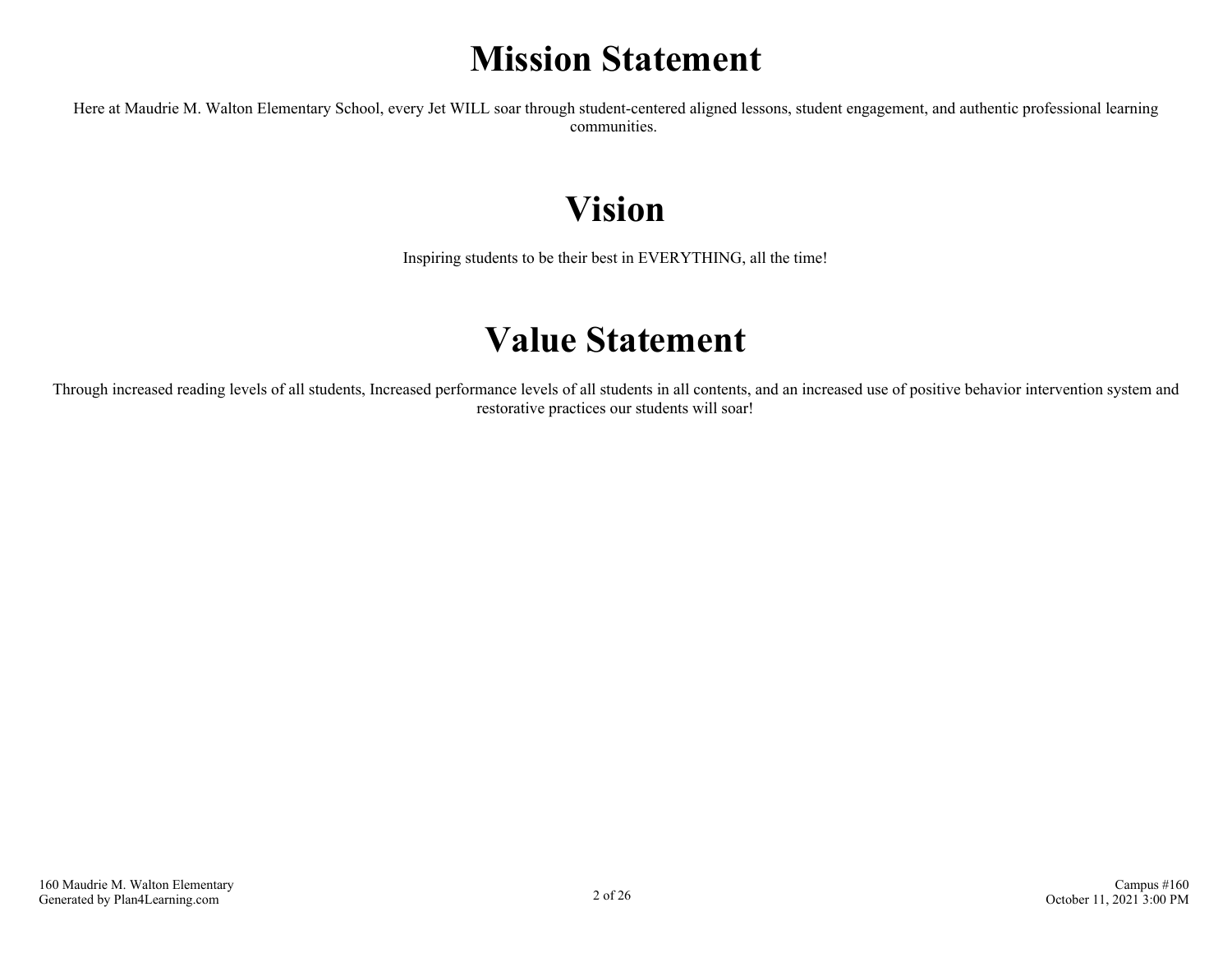### **Table of Contents**

| Comprehensive Needs Assessment                                                                                                                                    |    |
|-------------------------------------------------------------------------------------------------------------------------------------------------------------------|----|
| Demographics                                                                                                                                                      |    |
| <b>Student Learning</b>                                                                                                                                           |    |
| School Processes & Programs                                                                                                                                       | 6  |
| Perceptions                                                                                                                                                       |    |
| <b>Priority Problem Statements</b>                                                                                                                                |    |
| Comprehensive Needs Assessment Data Documentation                                                                                                                 |    |
| Goals                                                                                                                                                             | 11 |
| Goal 1: Early Literacy Increase the percentage of 3rd grade students who score at meets grade level or above on STAAR Reading from 34% to 47% by August 2024.     | 12 |
| Goal 2: Early Math Increase the percentage of 3rd grade students who score at meets grade level or above on STAAR Mathematics from 34% to 45% by August 2024.     | 14 |
| Goal 3: CCMR Increase the percentage of students graduating with a CCMR indicator from 43% to 48% by June 2024.                                                   | 17 |
| Goal 4: Learning Environment (based on the BOE constraints) Ensure all students have access to a safe, supportive and culturally responsive learning environment. | 19 |
| Site-Based Decision Making Committee                                                                                                                              | 23 |
| <b>Campus Funding Summary</b>                                                                                                                                     | 24 |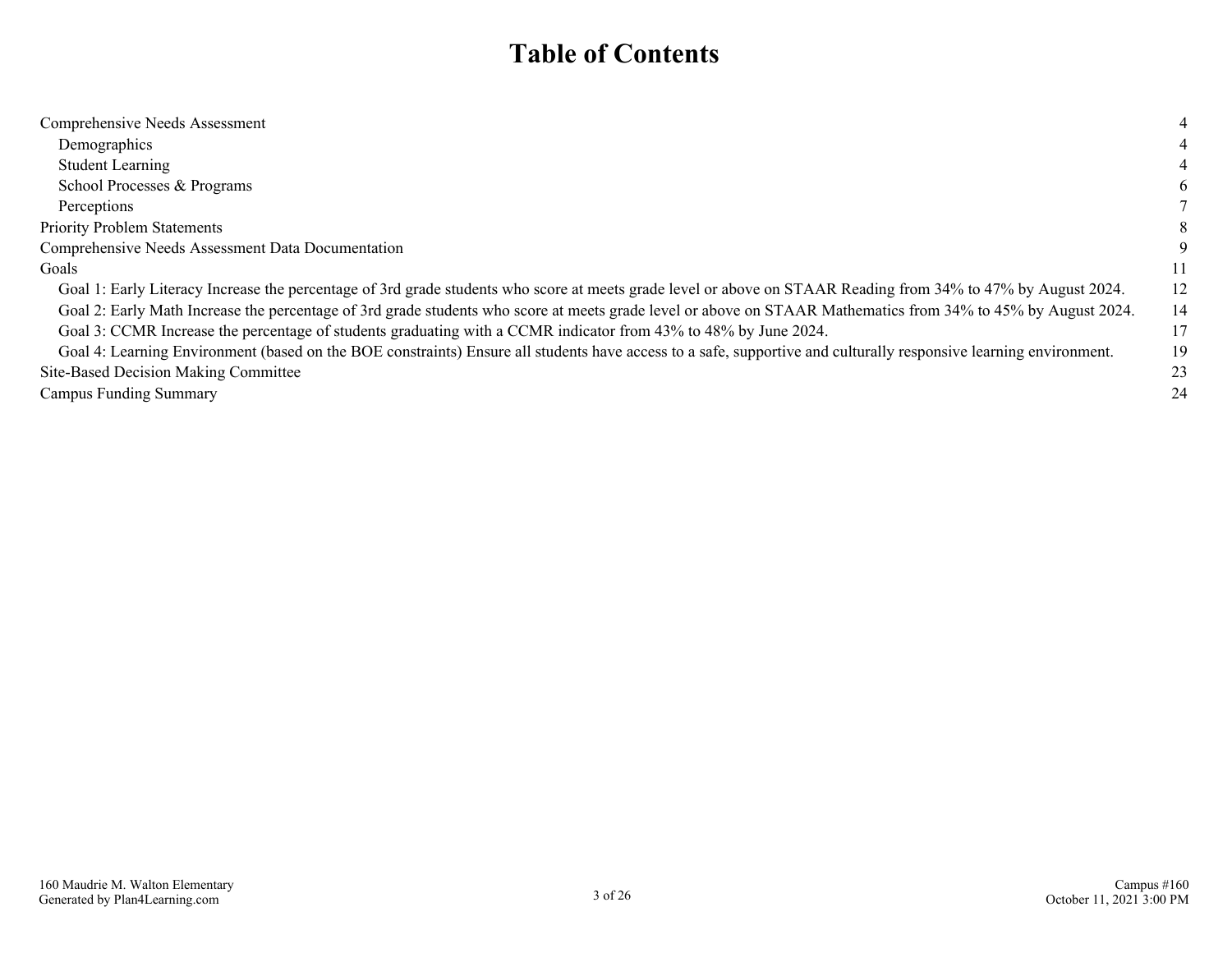### **Comprehensive Needs Assessment**

**Revised/Approved: September 20, 2021**

### <span id="page-3-0"></span>**Demographics**

### **Demographics Summary**

M. M. Walton Elementary is a historic pillar in the Stop Six community serving PK - 5th grade. Our campus currently comprises of 300+ students with 70% identifying as AA and 30% H. Enrollment trends have decreased due to COVID however we are gaining new students weekly and students are returning from virtual to in person learning daily. Our campus has a 30% mobility rate. Our attendance rate is 95%. Our campus continues to partner with parents and community partners with several finding unique ways to support our campus during the COVID protocols. Our students groups include:

22% ELs

4.2 GT

20% Sped

99% ED

We have a long serving staff of high quality professionals. All teachers currently on staff are experienced. Our staff mirrors the ethnicities of our student groups and our turnover rate is low. At Walton we ensure every day that every Jet soars!

### **Demographics Strengths**

Due to on campus diligence with protocols our parents trust of staff continues to increase as students continue to return from virtual learning. Our community is strong, and our parents know that the resources here are always available to them. They trust us to come with new concerns knowing we prioritize viable solutions. Our community is very involved from the Rosedale Park Alumni and Dunbar Alumni Association to Pillar Church and Freedom Church, our community partners.

#### **Problem Statements Identifying Demographics Needs**

**Problem Statement 1 (Prioritized):** Our percentage of G/T students neither represents our student talent nor our 10% goal of identified students each year. **Root Cause:** The past year did not allow us to conduct our normal G/T identification process. Additionally, our promoting 2020 class consisted of 52% of our G/T students. This year, we were able to identify many students, and we are confident that our numbers will increase.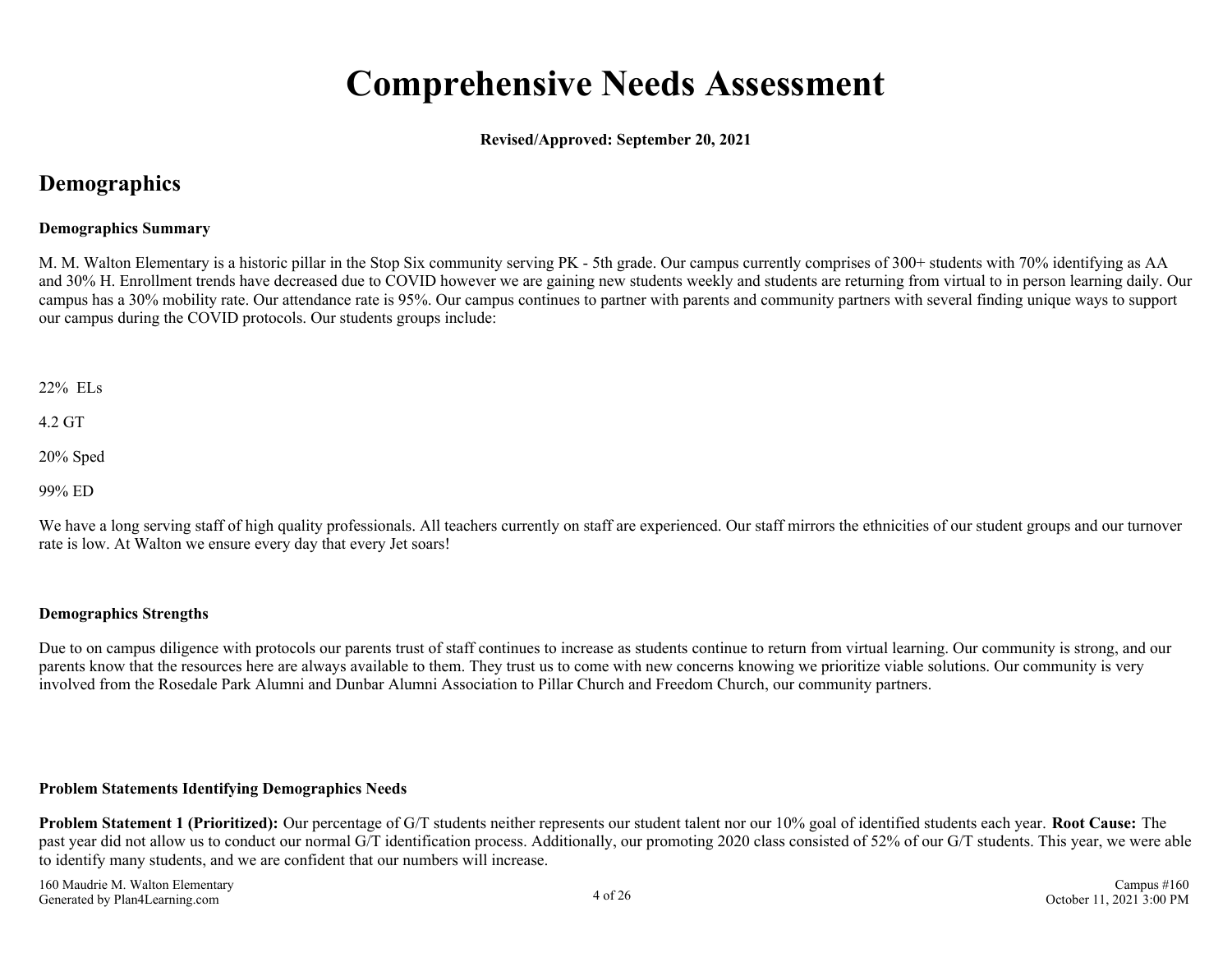### <span id="page-4-0"></span>**Student Learning**

### **Student Learning Summary**

Student Learning was challenging to assess during spring of 2020 due to the emergency shut down from COVID. A data summary of the previous year is found below:

| 2019 STAAR All<br><b>Students</b> | <b>Did Not Meet</b> | <b>Approaches</b> | <b>Meets</b> | <b>Masters</b> |
|-----------------------------------|---------------------|-------------------|--------------|----------------|
| $3rd$ Math                        | 23                  | 77                | 29           |                |
| 3 <sup>rd</sup> Reading           | 63                  | 37                | 20           |                |
| 4 <sup>th</sup> Math              | 75                  | 25                | 10           |                |
| 4 <sup>th</sup> Reading           | 54                  | 46                | 23           | 8              |
| 5 <sup>th</sup> Math              |                     |                   |              |                |
| $5th$ Reading                     |                     |                   |              |                |
|                                   |                     |                   |              |                |

| 2018 STAAR All<br><b>Students</b> | <b>Did Not Meet</b> | <b>Approaches</b> | <b>Meets</b> | <b>Masters</b> |
|-----------------------------------|---------------------|-------------------|--------------|----------------|
|                                   |                     |                   |              |                |
| 3rd Math                          | 63                  | 38                |              |                |
| 3 <sup>rd</sup> Reading           | 55                  | 45                |              |                |
| $4th$ Math                        | 43                  | 57                | 24           |                |
| $4th$ Reading                     | 60                  | 40                | 21           |                |
| $5^{\text{th}}$ Math              |                     |                   |              |                |
| $5th$ Reading                     |                     |                   |              |                |
|                                   |                     |                   |              |                |

|                       |  |           | WINDOW #02 BENCHMARK DEC 2020 MATH GR05 Taught Items Only                                               |           |               | Map Growth 2020-21 BOY MOY |              |        |
|-----------------------|--|-----------|---------------------------------------------------------------------------------------------------------|-----------|---------------|----------------------------|--------------|--------|
| <b>Total Students</b> |  |           | Raw Score Percent Score Approaches GL Meets GL Masters GL Date Taken Total Students RIT Score RIT Score |           |               |                            |              |        |
|                       |  | $42.16\%$ | 35.14%                                                                                                  | $10.81\%$ | $0\%12/17/20$ |                            | 197.89<br>37 | 201.03 |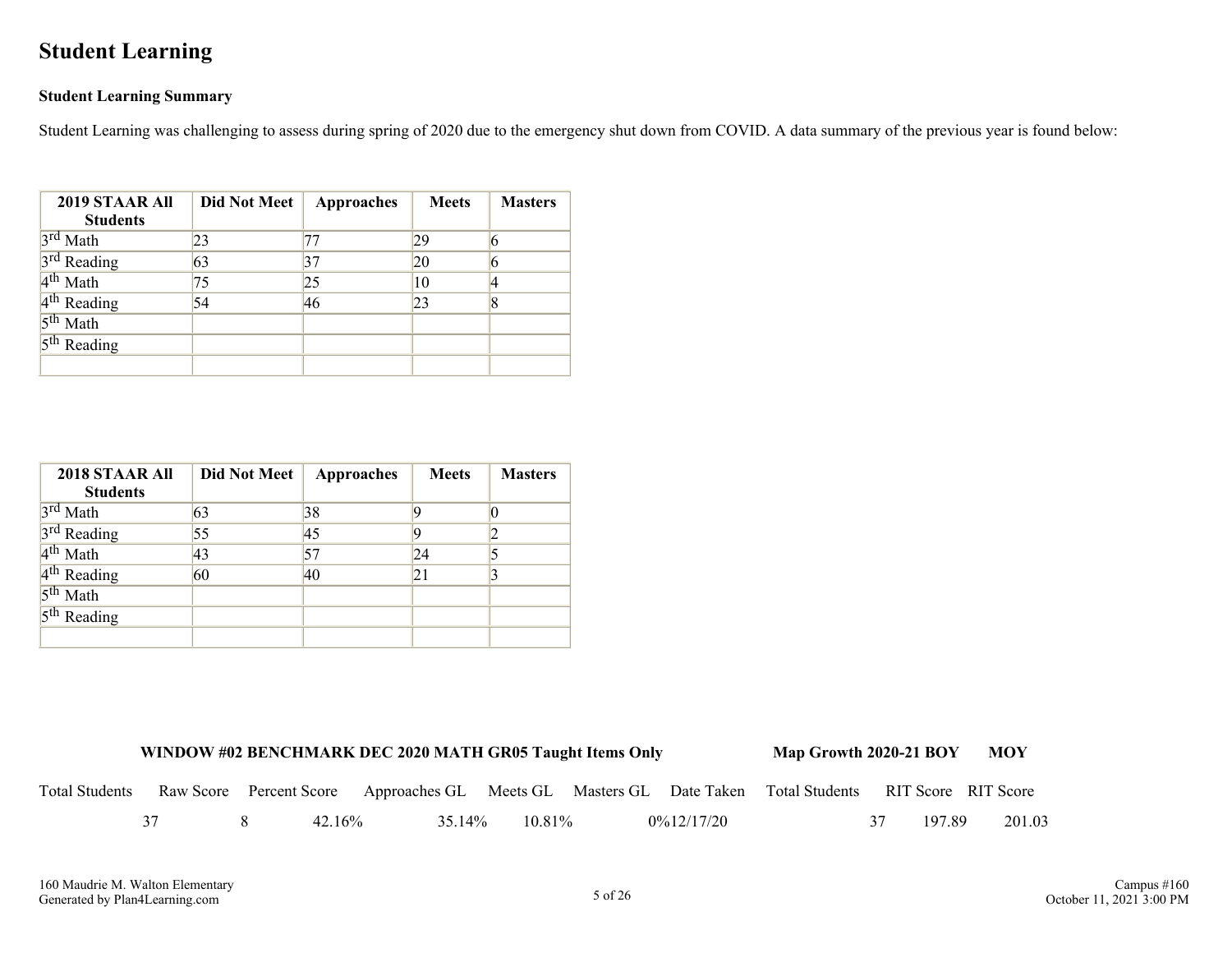#### **WINDOW #02 BENCHMARK DEC 2020 READING GR05 ENGLISH MAP GROWTH READING ENGINEER**

#### **Student Learning Strengths**

Despite the past year and it's many challenges, our students continuously show growth across all contents. Students from last year's cohort have made single to double digit gains as evidenced by STAAR Benchmark data. Teachers utilize MAP data, and students are able to speak to their RIT scores and MOY and EOY goals. Lexia is utilized in K-5 grade levels. Celebrations keep students engaged and hold them accountable for not only keeping up with minutes but also leveling up.

#### **Problem Statements Identifying Student Learning Needs**

**Problem Statement 1 (Prioritized):** STAAR reading shows that Hispanic students are outperforming African Americans in all categories **Root Cause:** Because of the inconsistency in teachers remaining within the grade level or content area, teachers lack the training of best instructional practices of the Fundamental Four for quality Tier I literacy instruction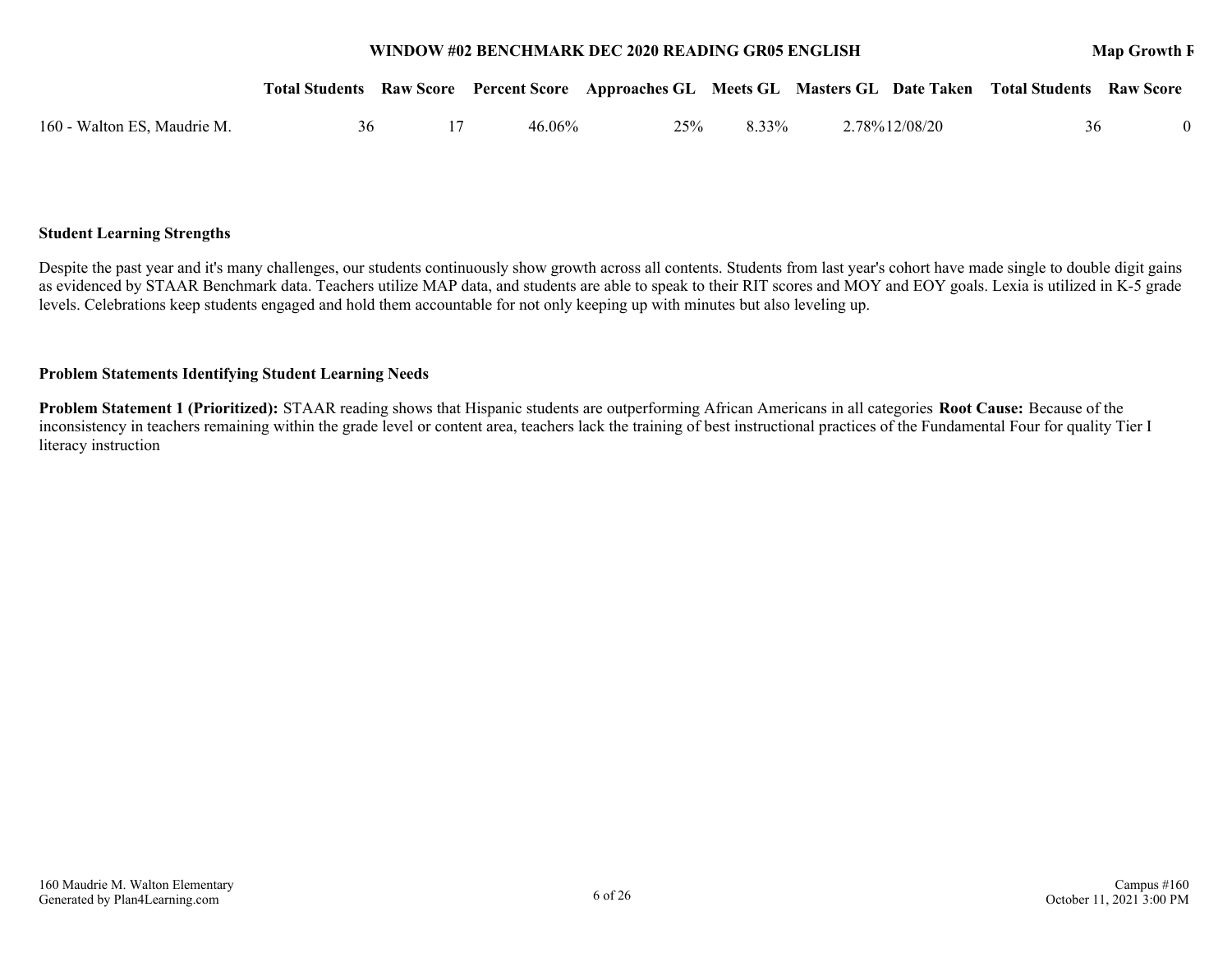### <span id="page-6-0"></span>**School Processes & Programs**

### **School Processes & Programs Summary**

Our Dual Language program has retained most students over the past four years; however, due to not meeting numbers in 2019; we have not had a pre-K DL class in three years.

This year's Panorama survey indicated that 87% believed Walton had an inviting work environment, that 81% believed that educating ALL students was a priority, and that nearly 70% of all teachers posses a growth mindset. Teacher/student rapport was high at 71%; however, a focus on feedback and coaching was low at 61% with many teachers desiring more feedback on their instruction.

### **School Processes & Programs Strengths**

Professional Development, Data Disaggregation, Climate and Culture, Low Staff Turnover

We have a high retention rate, and all of our teachers are experienced.

### **Problem Statements Identifying School Processes & Programs Needs**

**Problem Statement 1 (Prioritized):** Panorama data suggests 61% of our teaching staff would like more feedback on their instruction. **Root Cause:** Teachers are currently receiving feedback based on in person and virtual best practices with virtual being where many of the grows come from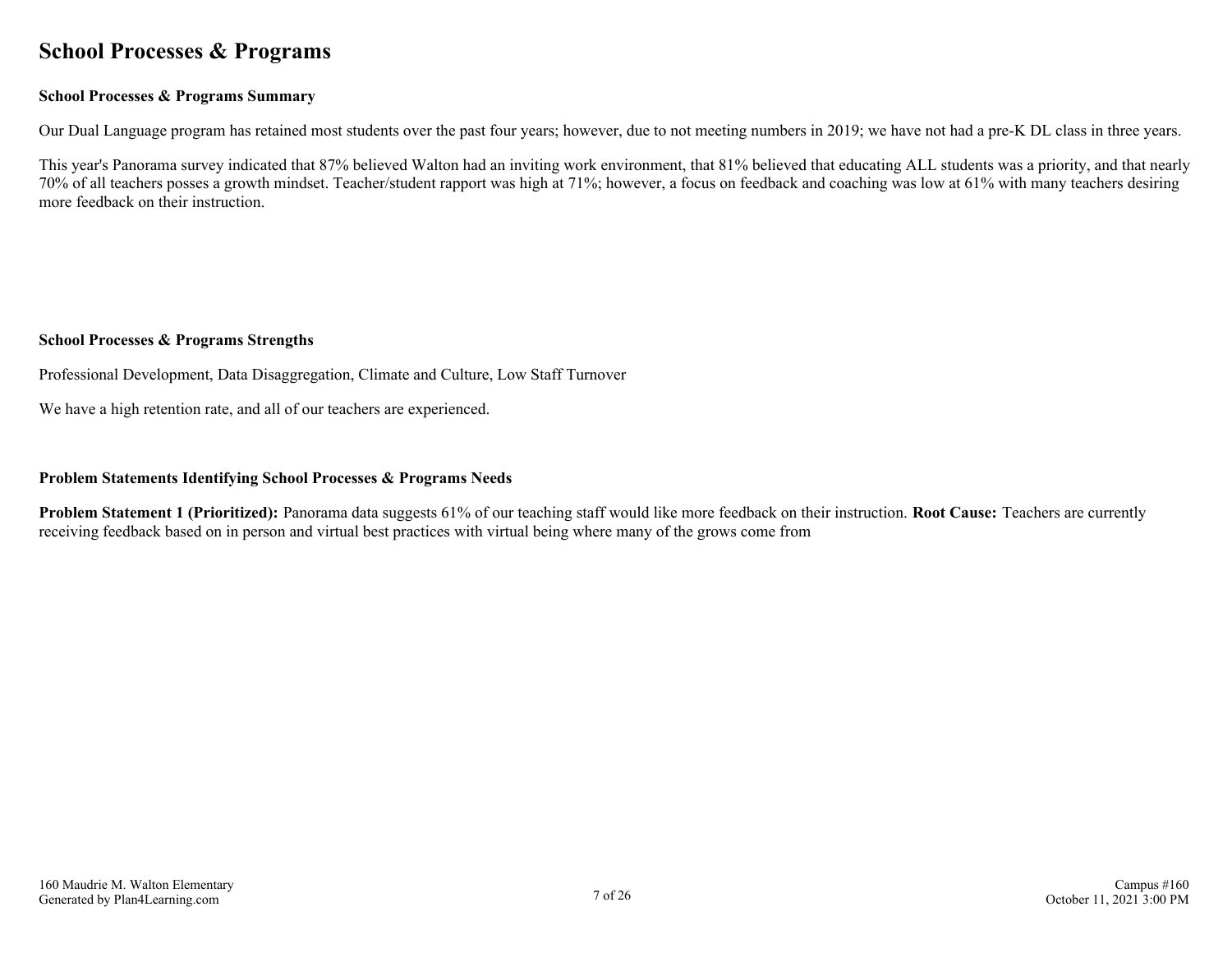### <span id="page-7-0"></span>**Perceptions**

### **Perceptions Summary**

One of the core beliefs on our campus is Every Jet Soars! At Walton we are working to narrow the performance gap between student groups, in particular African American and Hispanic students. Students and staff are clear that mutual respect and adherence to campus policies is paramount in order to give all learners the best opportunity to learn. To this end our discipline data has greatly reduced due to the support of Restorative Practices and Equity measures. In addition our Family and Communications Coordinator has found unique ways to engage parents and community partners yearly.

#### **Perceptions Strengths**

Our Family and Communications Specialist coordinates the volunteer program, maintains our food pantry, strengthens communications between home and schools, and maintains partnerships with multiple Campus Partners

Our Counselor and Intervention Specialist conduct regularly scheduled and emergency home visits

Discipline data confirm students are learning to resolve conflict appropriately and teachers are responding to students using their equity lens and using restorative practices.

#### **Problem Statements Identifying Perceptions Needs**

**Problem Statement 1 (Prioritized):** Data indicates our campus has been able to engage 90% virtually with campus partners and 10% in person when in previous years we engaged 100% in person making it harder to keep the partnerships working **Root Cause:** COVID protocols have made it challenging to safely engage in person campus partners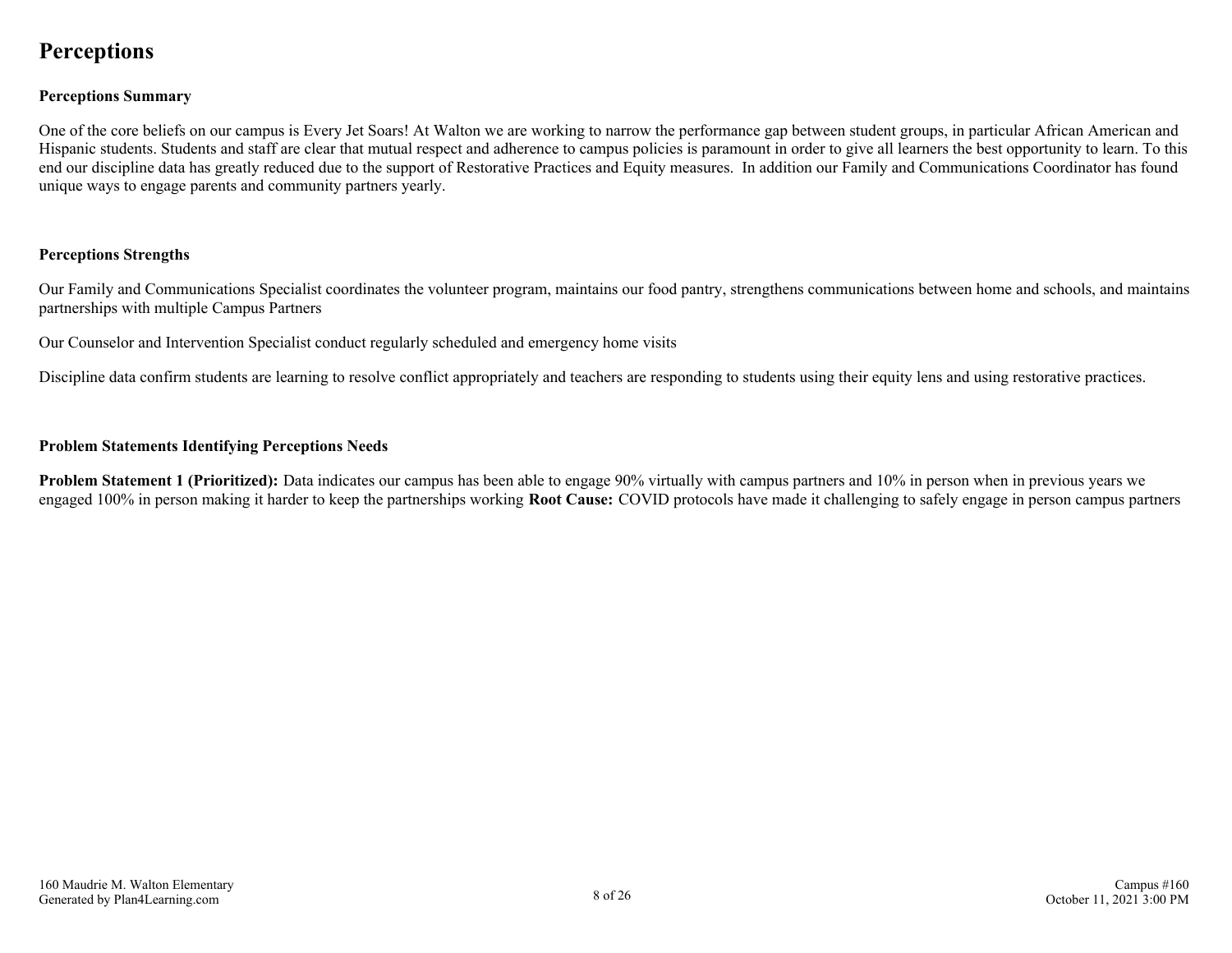## **Priority Problem Statements**

<span id="page-8-0"></span>**Problem Statement 1**: Our percentage of G/T students neither represents our student talent nor our 10% goal of identified students each year.

**Root Cause 1**: The past year did not allow us to conduct our normal G/T identification process. Additionally, our promoting 2020 class consisted of 52% of our G/T students. This year, we were able to identify many students, and we are confident that our numbers will increase.

**Problem Statement 1 Areas**: Demographics

**Problem Statement 2**: STAAR reading shows that Hispanic students are outperforming African Americans in all categories

**Root Cause 2**: Because of the inconsistency in teachers remaining within the grade level or content area, teachers lack the training of best instructional practices of the Fundamental Four for quality Tier I literacy instruction

**Problem Statement 2 Areas**: Student Learning

**Problem Statement 3**: Panorama data suggests 61% of our teaching staff would like more feedback on their instruction. **Root Cause 3**: Teachers are currently receiving feedback based on in person and virtual best practices with virtual being where many of the grows come from **Problem Statement 3 Areas**: School Processes & Programs

**Problem Statement 4**: Data indicates our campus has been able to engage 90% virtually with campus partners and 10% in person when in previous years we engaged 100% in person making it harder to keep the partnerships working

**Root Cause 4**: COVID protocols have made it challenging to safely engage in person campus partners

**Problem Statement 4 Areas**: Perceptions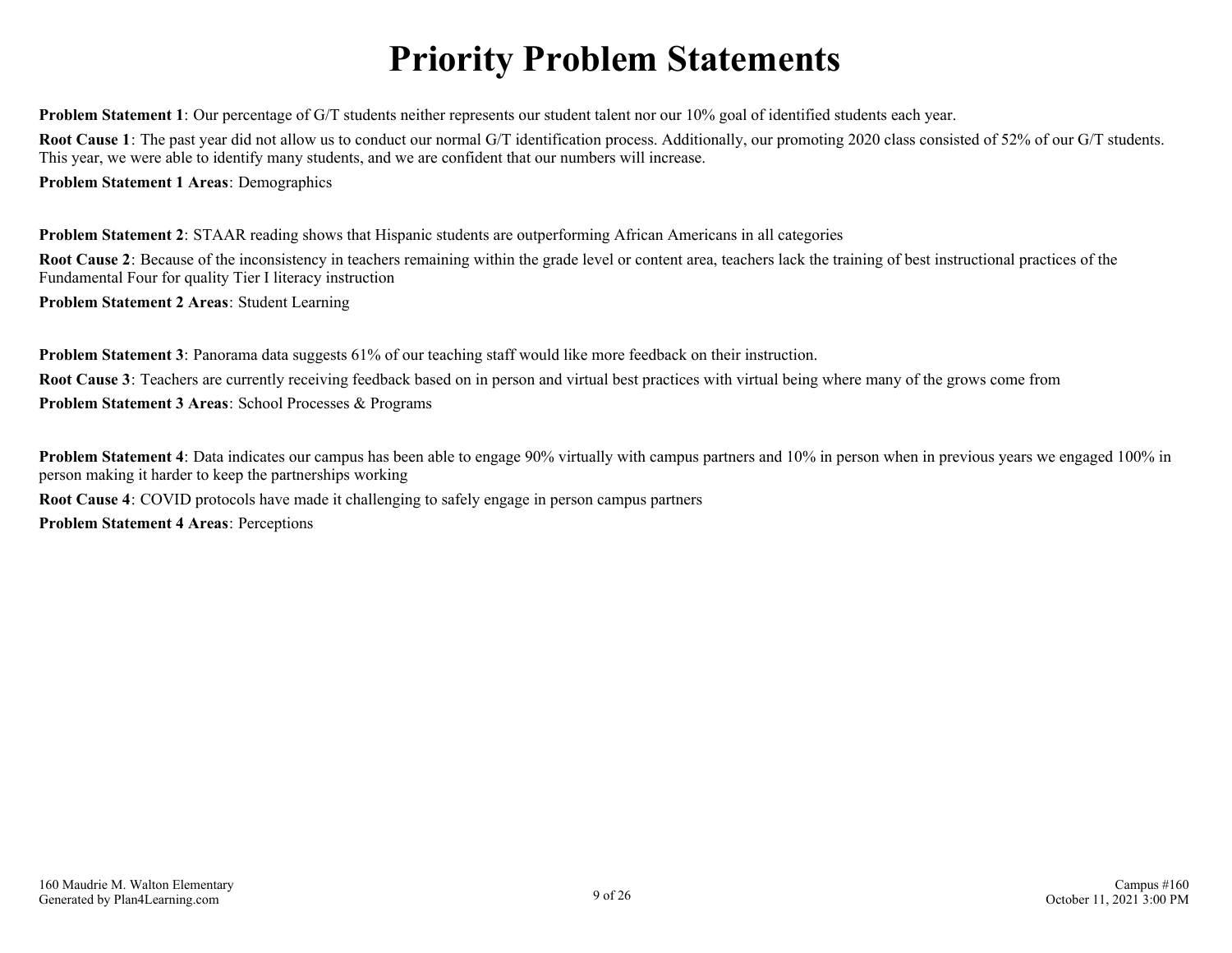## **Comprehensive Needs Assessment Data Documentation**

<span id="page-9-0"></span>The following data were used to verify the comprehensive needs assessment analysis:

#### **Improvement Planning Data**

- District goals
- Campus goals
- HB3 Reading and math goals for PreK-3
- Covid-19 Factors and/or waivers

### **Accountability Data**

- Texas Academic Performance Report (TAPR) data
- Student Achievement Domain
- Student Progress Domain
- Closing the Gaps Domain
- Effective Schools Framework data

### **Student Data: Assessments**

- State and federally required assessment information
- State and federally required assessment information (e.g. curriculum, eligibility, format, standards, accommodations, TEA information)
- (STAAR) current and longitudinal results, including all versions
- STAAR released test questions
- STAAR EL progress measure data
- Texas English Language Proficiency Assessment System (TELPAS) and TELPAS Alternate results
- Local diagnostic reading assessment data
- Local benchmark or common assessments data
- Observation Survey results
- Prekindergarten Self-Assessment Tool
- Texas approved PreK 2nd grade assessment data
- Texas approved Prekindergarten and Kindergarten assessment data
- Other PreK 2nd grade assessment data
- State-developed online interim assessments
- Grades that measure student performance based on the TEKS

### **Student Data: Student Groups**

- Race and ethnicity data, including number of students, academic achievement, discipline, attendance, and progress
- Special programs data, including number of students, academic achievement, discipline, attendance, and progress
- Economically Disadvantaged / Non-economically disadvantaged performance, progress, and participation data
- Male / Female performance, progress, and participation data
- Special education/non-special education population including discipline, progress and participation data
- At-risk/non-at-risk population including performance, progress, discipline, attendance, and mobility data
- Section 504 data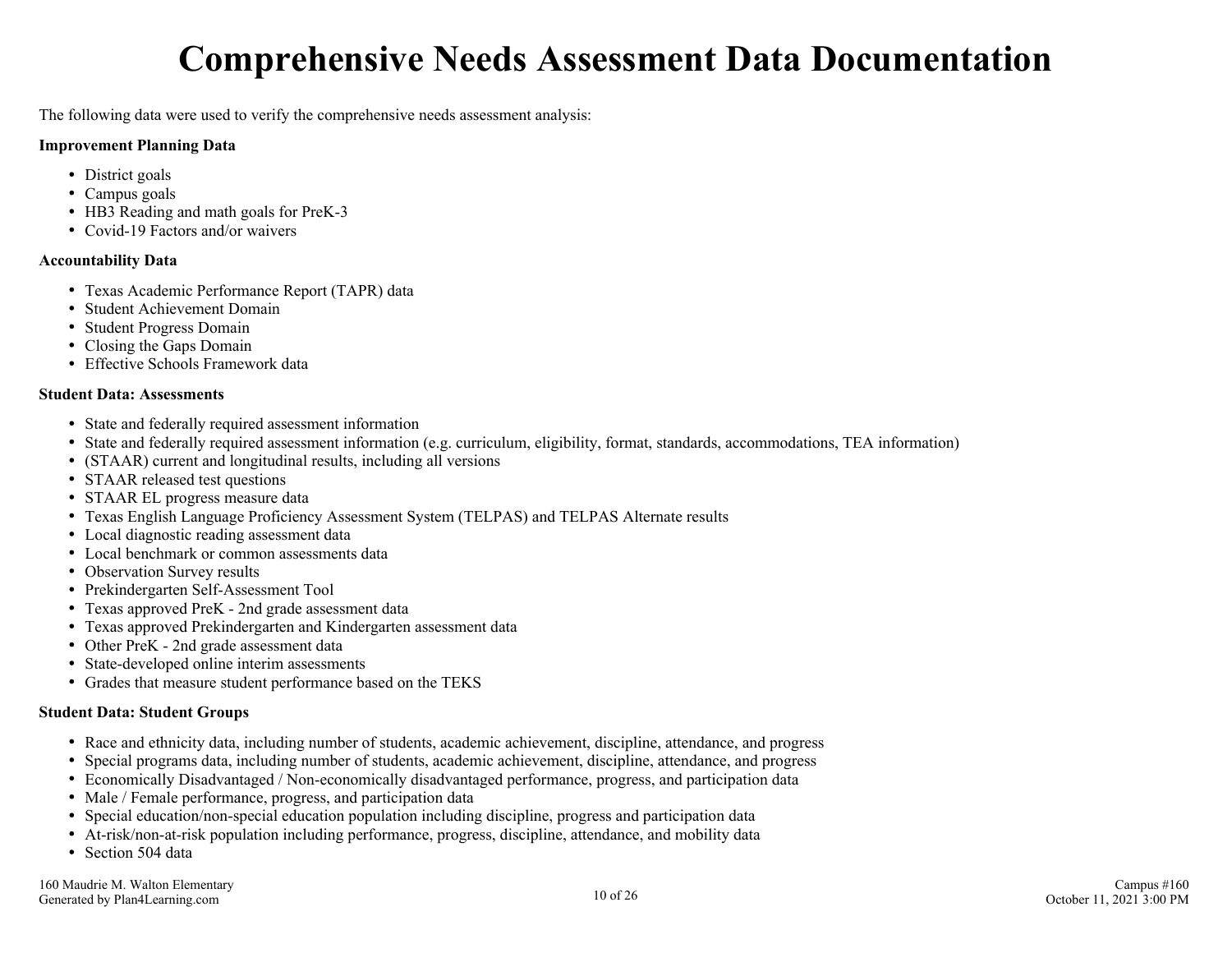- Homeless data
- Gifted and talented data
- Dyslexia Data
- Response to Intervention (RtI) student achievement data

### **Student Data: Behavior and Other Indicators**

- Attendance data
- Mobility rate, including longitudinal data
- Discipline records
- Student surveys and/or other feedback
- Class size averages by grade and subject
- Enrollment trends

### **Employee Data**

- Professional learning communities (PLC) data
- Staff surveys and/or other feedback
- Teacher/Student Ratio
- State certified and high quality staff data
- Campus leadership data
- Campus department and/or faculty meeting discussions and data
- Equity data
- TTESS data

### **Parent/Community Data**

- Parent surveys and/or other feedback
- Parent engagement rate

### **Support Systems and Other Data**

- Organizational structure data
- Budgets/entitlements and expenditures data
- Study of best practices
- Other additional data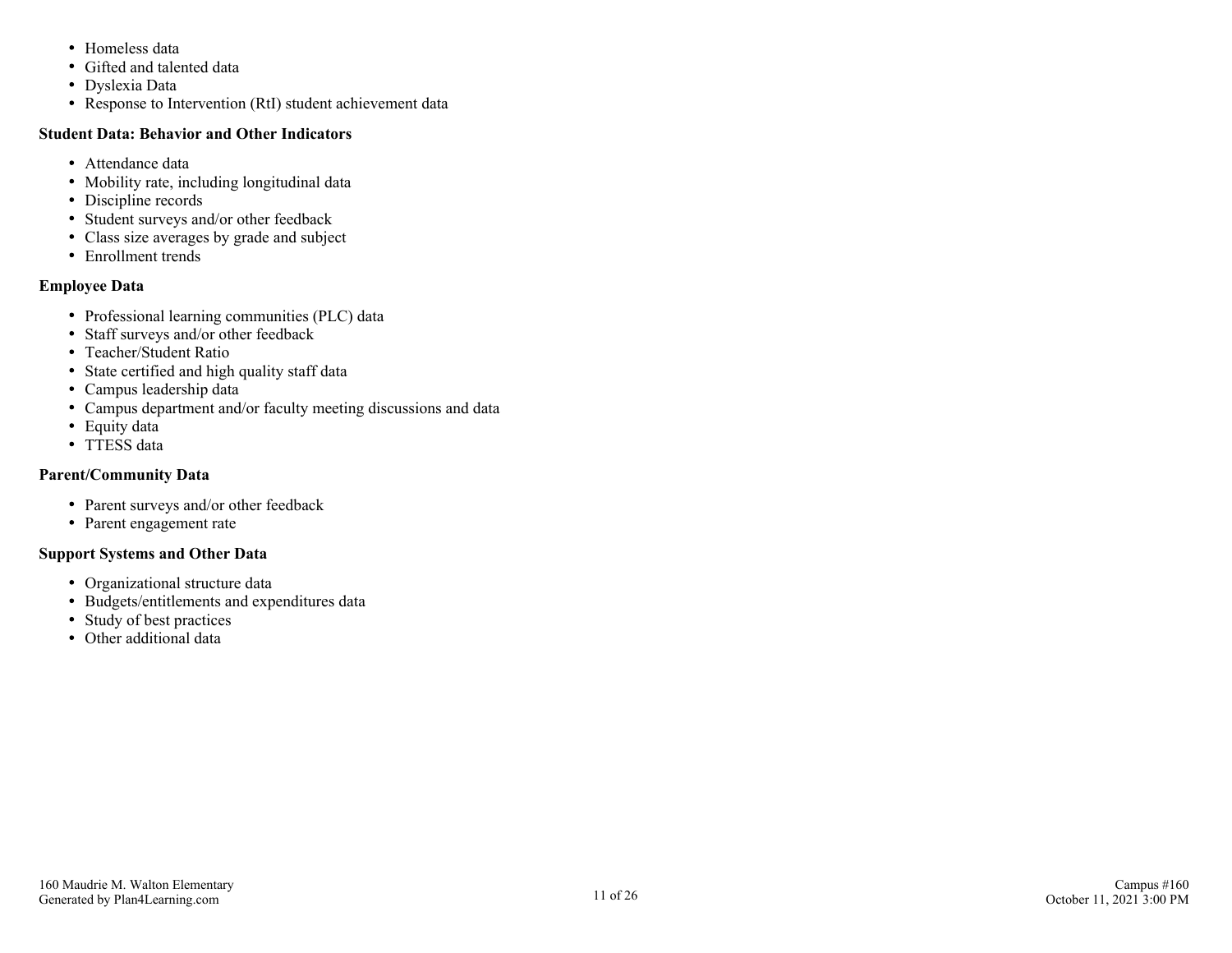### **Goals**

### **Revised/Approved: September 20, 2021**

### <span id="page-11-0"></span>**Goal 1:** Early Literacy

Increase the percentage of 3rd grade students who score at meets grade level or above on STAAR Reading from 34% to 47% by August 2024.

**Performance Objective 1:** Increase the percentage of PK students who score On Track on Circle Phonological Awareness in English from 55% to 65% by May 2022.

Increase the percentage of PK students who score On Track on Circle Phonological Awareness in Spanish from 35% to 55% by May 2022. Increase the percentage of African American students or the student group that is most marginalized by instruction on our campus (gender, race, program, other) from 45% to 55% by May 2022.

| <b>Strategy 1 Details</b>                                                                                                                                                                                                              | <b>Reviews</b> |                  |                |                  |
|----------------------------------------------------------------------------------------------------------------------------------------------------------------------------------------------------------------------------------------|----------------|------------------|----------------|------------------|
| Strategy 1: Develop targeted and tiered Professional Development around best practices for African American students                                                                                                                   |                | <b>Formative</b> |                | <b>Summative</b> |
| who exhibit reading difficulty to include culturally responsive pedagogy.                                                                                                                                                              | <b>Nov</b>     | Jan              | Mar            | June             |
| Strategy's Expected Result/Impact: By developing targeted professional develop teachers and staff will<br>receive needed skill to support reading for performance growth for 3rd - 5th students with an increase from<br>$30\%$ to 45% |                |                  |                |                  |
| Staff Responsible for Monitoring: Campus Leadership Team, Librarian                                                                                                                                                                    |                |                  |                |                  |
| Funding Sources: Other Reading Materials - Title I (211) - 211-12-6329-04E-160-30-510-000000-22F10 -<br>\$2,000, Data Analyst - Title I (211) - 211-13-6119-04E-160-30-510-000000-22F10 - \$71,073                                     |                |                  |                |                  |
|                                                                                                                                                                                                                                        |                |                  |                |                  |
| <b>Strategy 2 Details</b>                                                                                                                                                                                                              |                |                  | <b>Reviews</b> |                  |
| Strategy 2: 80% of lesson plan feedback will reflect best instructional practices of alignment and engagement as                                                                                                                       |                | <b>Formative</b> |                | <b>Summative</b> |
| evidenced by Lesson Plan Feedback Form responses.                                                                                                                                                                                      | <b>Nov</b>     | Jan              | Mar            | June             |
| Strategy's Expected Result/Impact: Improve instructional practices in all content areas through culturally<br>relevant Tier 1 instruction through standards, alignment, planning, delivery, and assessments.                           |                |                  |                |                  |
| Staff Responsible for Monitoring: Principal, Assistant Principal, Instructional Coach, Data Analyst,                                                                                                                                   |                |                  |                |                  |
| Teachers                                                                                                                                                                                                                               |                |                  |                |                  |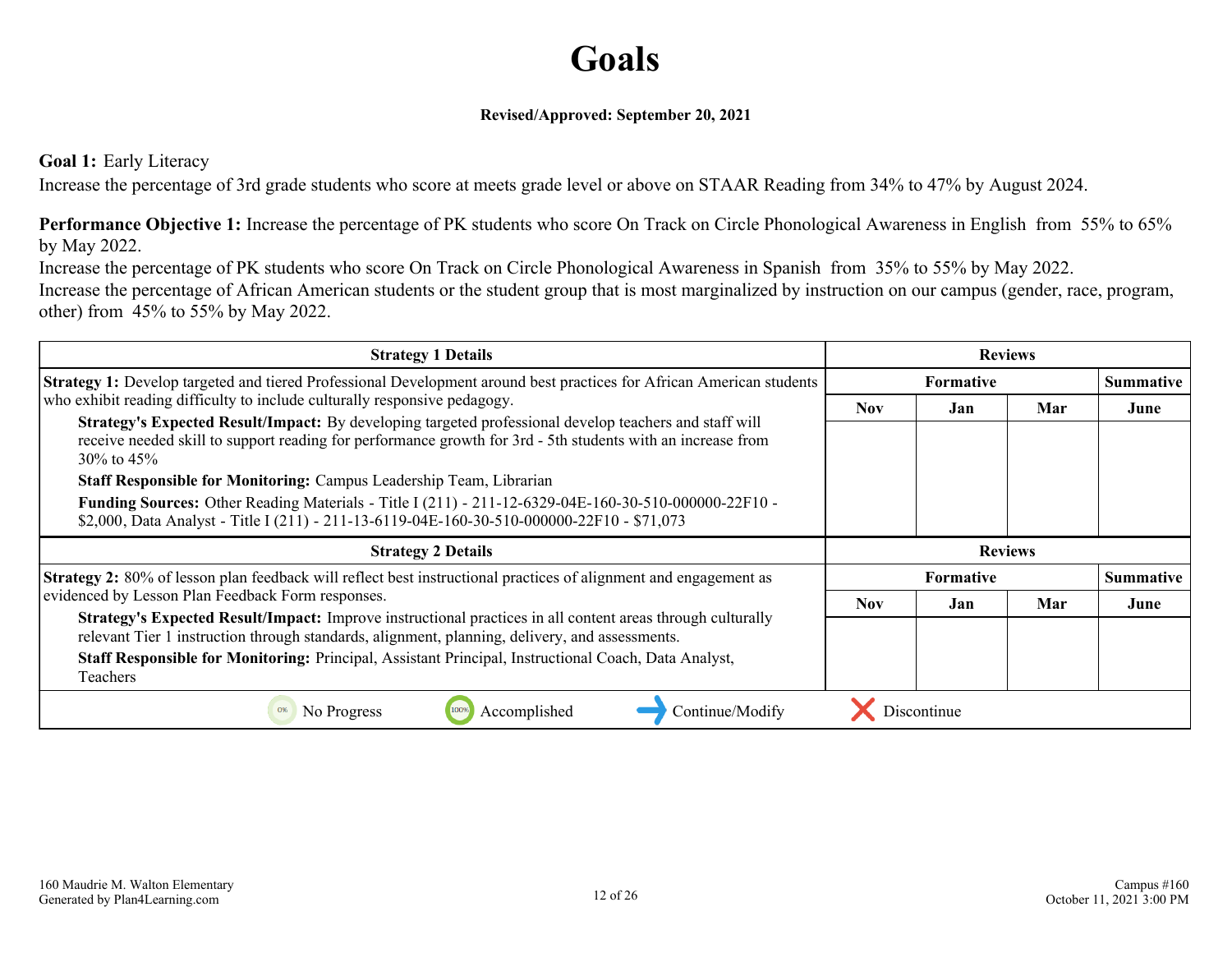**Goal 1:** Early Literacy

Increase the percentage of 3rd grade students who score at meets grade level or above on STAAR Reading from 34% to 47% by August 2024.

**Performance Objective 2:** Increase the percentage of Kindergarten - Grade 3 students who Meet or Exceed grade level expectations on key MAP Fluency indicators in English from 25% to 35% by May 2022.

Increase the percentage of Kindergarten - Grade 3 students who Meet or Exceed grade level expectations on key MAP Fluency indicators in Spanish from 10% to 15% by May 2022.

Increase the percentage of African American students or the student group that is most marginalized by instruction on our campus (gender, race, program, other) from 25% to 35% by May 2022.

| <b>Strategy 1 Details</b>                                                                                                                                                                                                                                                                                            | <b>Reviews</b> |                  |     |                  |
|----------------------------------------------------------------------------------------------------------------------------------------------------------------------------------------------------------------------------------------------------------------------------------------------------------------------|----------------|------------------|-----|------------------|
| <b>Strategy 1:</b> Develop targeted and tiered Professional Development around best practices for African American students                                                                                                                                                                                          |                | <b>Formative</b> |     | <b>Summative</b> |
| who exhibit reading difficulty to include culturally responsive pedagogy.                                                                                                                                                                                                                                            | <b>Nov</b>     | Jan              | Mar | June             |
| Strategy's Expected Result/Impact: By developing targeted professional develop teachers and staff will<br>receive needed skill to support reading for performance growth for 3rd - 5th students with an increase from<br>$30\%$ to 45\%                                                                              |                |                  |     |                  |
| <b>Staff Responsible for Monitoring: Campus Leadership Team</b>                                                                                                                                                                                                                                                      |                |                  |     |                  |
| <b>Strategy 2 Details</b>                                                                                                                                                                                                                                                                                            | <b>Reviews</b> |                  |     |                  |
| <b>Strategy 2:</b> 80% of lesson plan feedback will reflect best instructional practices of alignment and engagement as                                                                                                                                                                                              |                | <b>Formative</b> |     | <b>Summative</b> |
| evidenced by Lesson Plan Feedback Form responses.                                                                                                                                                                                                                                                                    | <b>Nov</b>     | Jan              | Mar | June             |
| Strategy's Expected Result/Impact: Improve instructional practices in all content areas through culturally<br>relevant Tier 1 instruction through standards, alignment, planning, delivery, and assessments.<br>Staff Responsible for Monitoring: Principal, Assistant Principal, Instructional Coach, Data Analyst, |                |                  |     |                  |
| Teachers                                                                                                                                                                                                                                                                                                             |                |                  |     |                  |
| No Progress<br>Accomplished<br>Continue/Modify<br>0%                                                                                                                                                                                                                                                                 |                | Discontinue      |     |                  |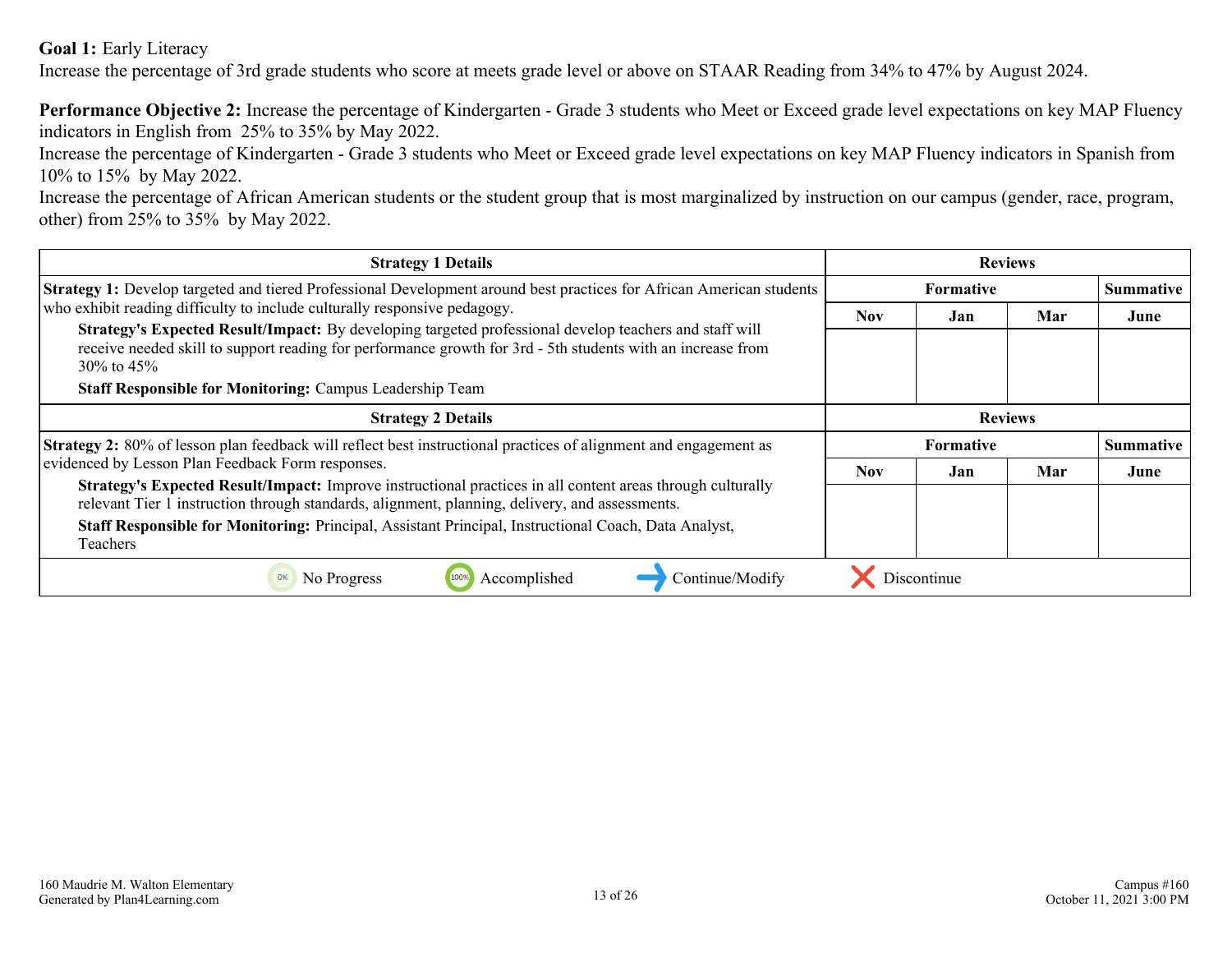**Goal 1:** Early Literacy

Increase the percentage of 3rd grade students who score at meets grade level or above on STAAR Reading from 34% to 47% by August 2024.

**Performance Objective 3:** Increase the percentage of Kindergarten through Grade 5 students who meet or exceed projected growth on MAP Growth Reading in English from 37% to 45% by May 2022.

Increase the percentage of Kindergarten through Grade 5 students who meet or exceed projected growth on MAP Growth Reading in Spanish from \_\_% to \_\_% by May 2022.

Increase the percentage of African American students or group that is most marginalized by instruction on our campus (gender, race, program, other) from 35% to 45% by May 2022.

| <b>Strategy 1 Details</b>                                                                                                                                                                                                                                                                                            | <b>Reviews</b> |                  |     |                  |
|----------------------------------------------------------------------------------------------------------------------------------------------------------------------------------------------------------------------------------------------------------------------------------------------------------------------|----------------|------------------|-----|------------------|
| Strategy 1: Develop targeted and tiered Professional Development around best practices for African American students                                                                                                                                                                                                 |                | <b>Formative</b> |     | <b>Summative</b> |
| who exhibit reading difficulty to include culturally responsive pedagogy.                                                                                                                                                                                                                                            | Nov.           | Jan              | Mar | June             |
| Strategy's Expected Result/Impact: By developing targeted professional develop teachers and staff will<br>receive needed skill to support reading for performance growth for 3rd - 5th students with an increase from<br>$30\%$ to 45\%                                                                              |                |                  |     |                  |
| <b>Staff Responsible for Monitoring: Campus Leadership Team</b>                                                                                                                                                                                                                                                      |                |                  |     |                  |
| <b>Strategy 2 Details</b>                                                                                                                                                                                                                                                                                            | <b>Reviews</b> |                  |     |                  |
| <b>Strategy 2:</b> 80% of lesson plan feedback will reflect best instructional practices of alignment and engagement as                                                                                                                                                                                              |                | <b>Formative</b> |     | <b>Summative</b> |
| evidenced by Lesson Plan Feedback Form responses.                                                                                                                                                                                                                                                                    | <b>Nov</b>     | Jan              | Mar | June             |
| Strategy's Expected Result/Impact: Improve instructional practices in all content areas through culturally<br>relevant Tier 1 instruction through standards, alignment, planning, delivery, and assessments.<br>Staff Responsible for Monitoring: Principal, Assistant Principal, Instructional Coach, Data Analyst, |                |                  |     |                  |
| Teachers                                                                                                                                                                                                                                                                                                             |                |                  |     |                  |
| Continue/Modify<br>No Progress<br>Accomplished<br>0%                                                                                                                                                                                                                                                                 |                | Discontinue      |     |                  |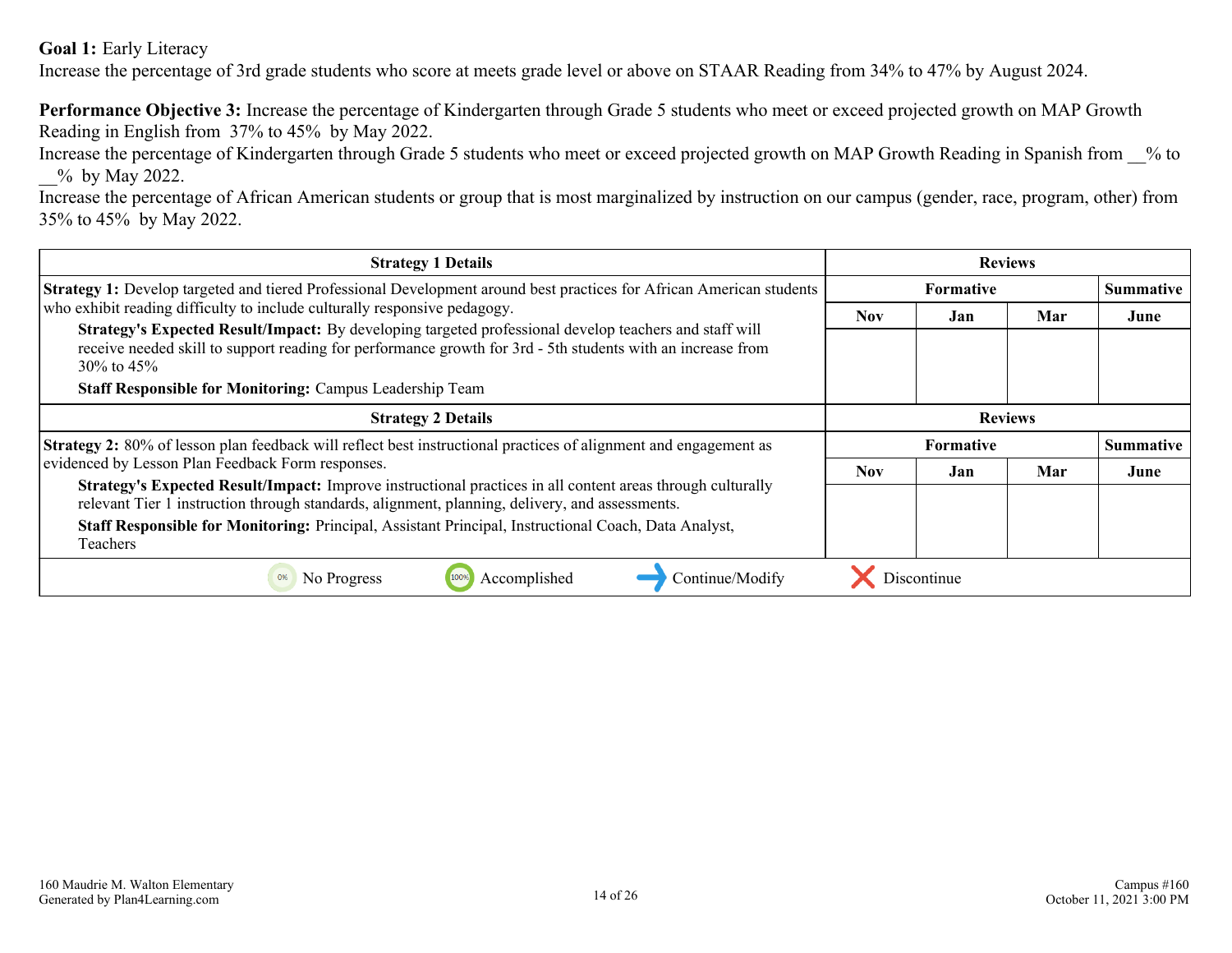### <span id="page-14-0"></span>**Goal 2:** Early Math

Increase the percentage of 3rd grade students who score at meets grade level or above on STAAR Mathematics from 34% to 45% by August 2024.

**Performance Objective 1:** Increase the percentage of PK students who score On Track on Circle Math from 65% to 80% by May 2022. Increase the percentage of African American students or the student group that is most marginalized by instruction on our campus (gender, race, program, other) from 70% to 85% by May 2022.

| <b>Strategy 1 Details</b>                                                                                                                                                                                                                                                                                                         |            |                  | <b>Reviews</b> |                  |
|-----------------------------------------------------------------------------------------------------------------------------------------------------------------------------------------------------------------------------------------------------------------------------------------------------------------------------------|------------|------------------|----------------|------------------|
| Strategy 1: Develop targeted and tiered Professional Development around best practices for African American students                                                                                                                                                                                                              |            | <b>Formative</b> |                | <b>Summative</b> |
| who exhibit mathematical problem solving difficulty.                                                                                                                                                                                                                                                                              | <b>Nov</b> | Jan              | Mar            | June             |
| Strategy's Expected Result/Impact: By developing targeted professional develop teachers and staff will<br>receive needed skill to support reading for performance growth for 3rd - 5th students with an increase from<br>$30\%$ to 45\%                                                                                           |            |                  |                |                  |
| <b>Staff Responsible for Monitoring: Campus Leadership Team</b>                                                                                                                                                                                                                                                                   |            |                  |                |                  |
| <b>Funding Sources:</b> General Supplies and Materials - Title I (211) -<br>211-11-6399-04E-160-30-510-000000-22F10 - \$8,000, Professional Development - Title I (211) -<br>211-13-6299-04E-160-30-510-000000-22F10 - \$2,000, Subs for Staff Development - Title I (211) -<br>211-11-6112-0PD-160-30-510-000000-22F10 - \$2,000 |            |                  |                |                  |
| <b>Strategy 2 Details</b>                                                                                                                                                                                                                                                                                                         |            |                  | <b>Reviews</b> |                  |
| <b>Strategy 2:</b> 80% of lesson plan feedback will reflect best instructional practices of alignment and engagement as                                                                                                                                                                                                           |            | <b>Formative</b> |                | <b>Summative</b> |
| evidenced by Lesson Plan Feedback Form responses.                                                                                                                                                                                                                                                                                 | <b>Nov</b> | Jan              | Mar            | June             |
| Strategy's Expected Result/Impact: Improve instructional practices in all content areas through relevant<br>Tier 1 instruction through standards, alignment, planning, delivery, and assessments.                                                                                                                                 |            |                  |                |                  |
| Staff Responsible for Monitoring: Principal, Assistant Principal, Instructional Coach, Data Analyst,<br>Teachers                                                                                                                                                                                                                  |            |                  |                |                  |
| Continue/Modify<br>Accomplished<br>0%<br>No Progress                                                                                                                                                                                                                                                                              |            | Discontinue      |                |                  |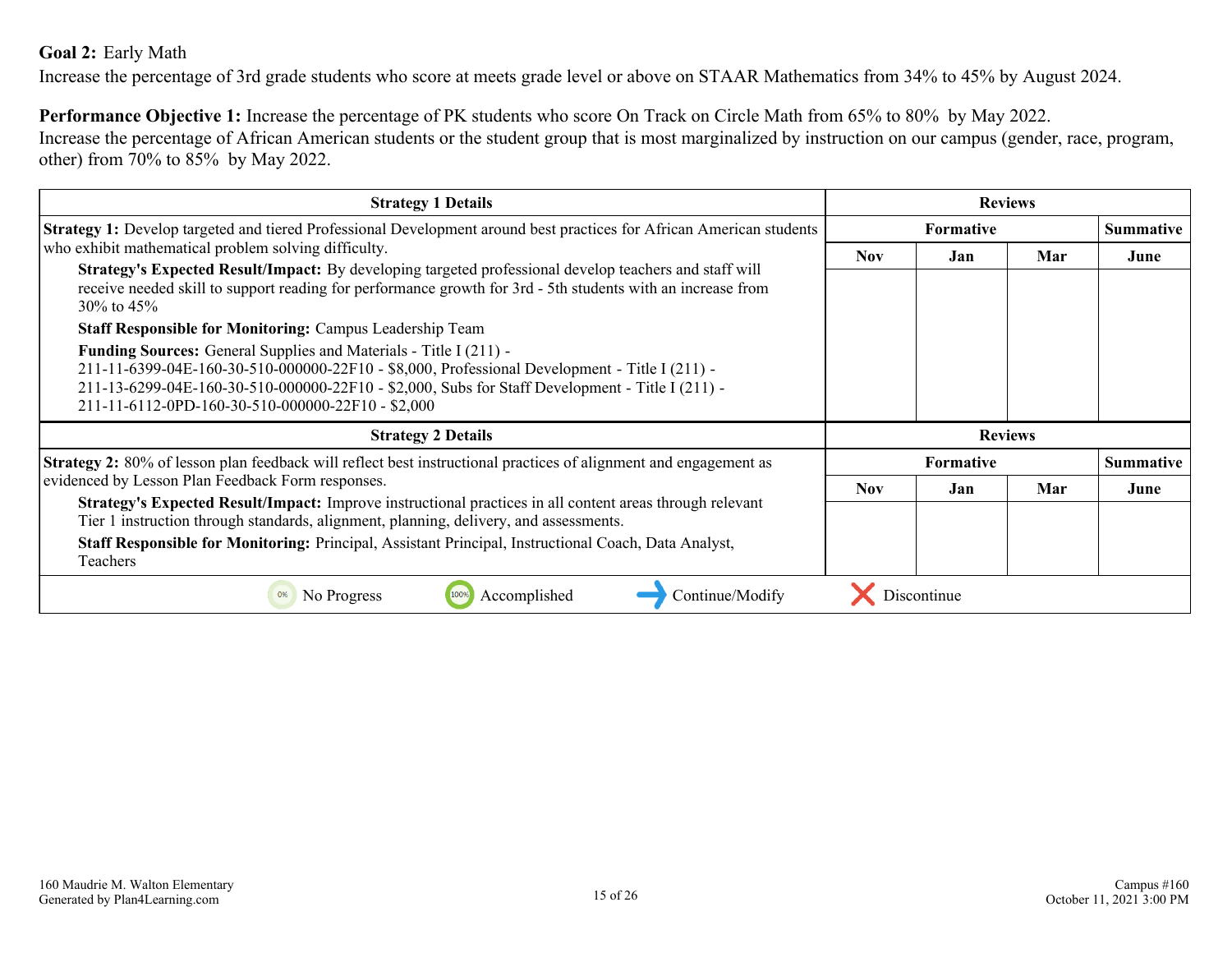### **Goal 2:** Early Math

Increase the percentage of 3rd grade students who score at meets grade level or above on STAAR Mathematics from 34% to 45% by August 2024.

**Performance Objective 2:** Increase the percentage of Kinder students who score On Track on TX-KEA Math from 50% to 55% by May 2022. Increase the percentage of African American students or the student group that is most marginalized by instruction on our campus (gender, race, program, other) from 40% to 60% by May 2022.

| <b>Strategy 1 Details</b>                                                                                                                                                                                                                 |            |             | <b>Reviews</b> |                  |
|-------------------------------------------------------------------------------------------------------------------------------------------------------------------------------------------------------------------------------------------|------------|-------------|----------------|------------------|
| <b>Strategy 1:</b> Develop targeted and tiered Professional Development around best practices for African American students                                                                                                               |            | Formative   |                | <b>Summative</b> |
| who exhibit mathematical problem solving difficulty.                                                                                                                                                                                      | <b>Nov</b> | Jan         | Mar            | June             |
| Strategy's Expected Result/Impact: By developing targeted professional develop teachers and staff will<br>receive needed skill to support reading for performance growth for 3rd - 5th students with an increase from<br>$30\%$ to $45\%$ |            |             |                |                  |
| <b>Staff Responsible for Monitoring: Campus Leadership Team</b>                                                                                                                                                                           |            |             |                |                  |
| 100%<br>Accomplished<br>Continue/Modify<br>No Progress                                                                                                                                                                                    |            | Discontinue |                |                  |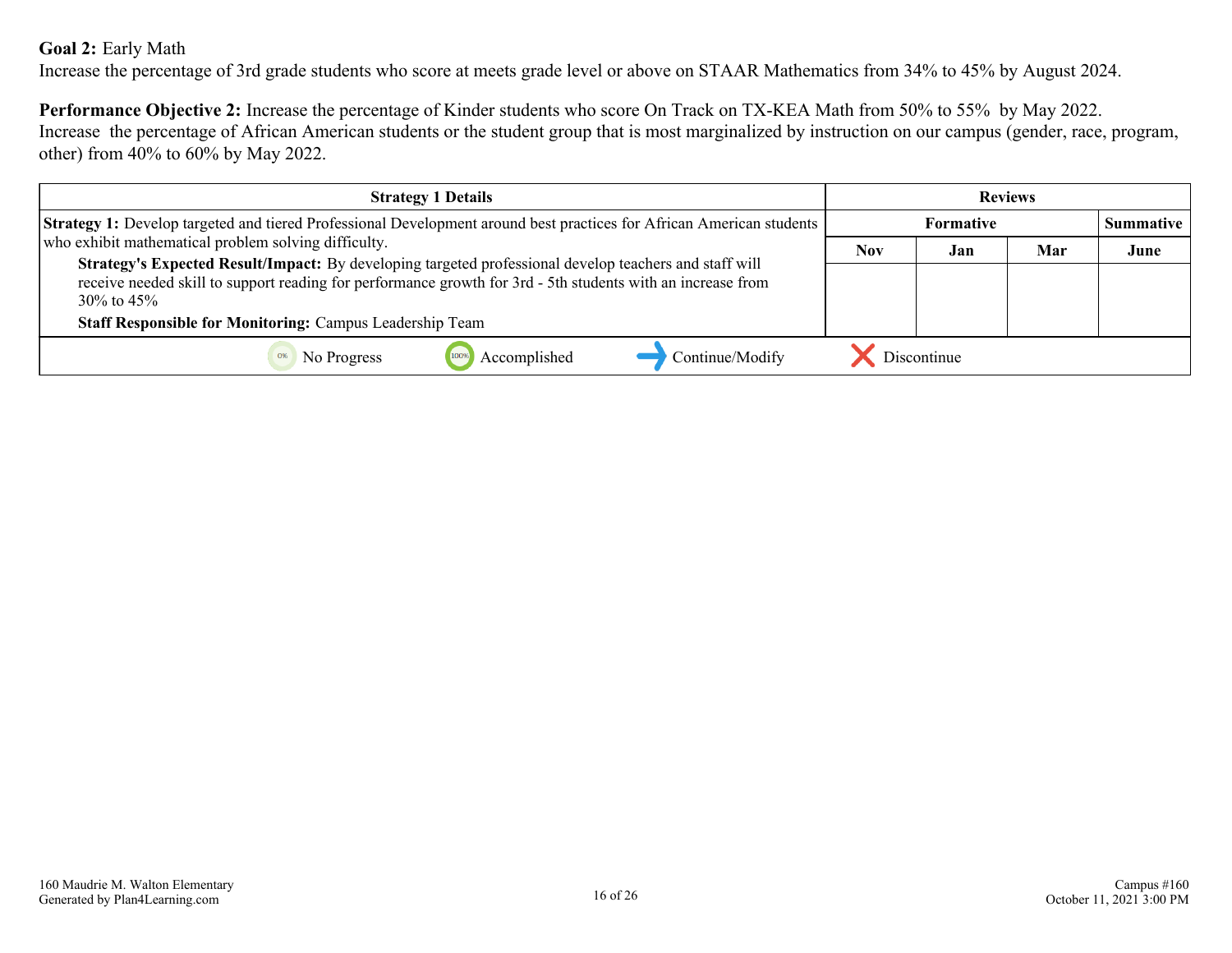### **Goal 2:** Early Math

Increase the percentage of 3rd grade students who score at meets grade level or above on STAAR Mathematics from 34% to 45% by August 2024.

**Performance Objective 3:** Increase the percentage of Kindergarten - Grade 5 students who Meet or Exceed projected growth on MAP Growth from 40% to 50% by May 2022.

Increase the percentage of African American students or the student group that is most marginalized by instruction on our campus (gender, race, program, other) from 48% to 55% by May 2022.

| <b>Strategy 1 Details</b>                                                                                                                                                                                    |      |                  | <b>Reviews</b> |                  |
|--------------------------------------------------------------------------------------------------------------------------------------------------------------------------------------------------------------|------|------------------|----------------|------------------|
| Strategy 1: Develop targeted and tiered Professional Development around best practices for African American students                                                                                         |      | <b>Formative</b> |                | <b>Summative</b> |
| who exhibit mathematical problem solving difficulties<br>Strategy's Expected Result/Impact: By developing targeted professional develop teachers and staff will                                              | Nov. | Jan              | Mar            | June             |
| receive needed skill to support reading for performance growth for 3rd - 5th students with an increase from<br>$30\%$ to 45\%                                                                                |      |                  |                |                  |
| <b>Staff Responsible for Monitoring: Campus Leadership Team</b>                                                                                                                                              |      |                  |                |                  |
| Funding Sources: Reading Materials - Title I (211) - 211-13-6399-04E-160-30-510-000000-22F10 - \$5,000<br>General Supplies for PD - Title I (211) - 211-11-6399-04E-160-30-510-000000-22F10 - \$1,002        |      |                  |                |                  |
|                                                                                                                                                                                                              |      |                  |                |                  |
| <b>Strategy 2 Details</b>                                                                                                                                                                                    |      |                  | <b>Reviews</b> |                  |
| <b>Strategy 2:</b> 80% of lesson plan feedback will reflect best instructional practices of alignment and engagement as                                                                                      |      | <b>Formative</b> |                | <b>Summative</b> |
| evidenced by Lesson Plan Feedback Form responses.                                                                                                                                                            | Nov. | Jan              | Mar            | June             |
| Strategy's Expected Result/Impact: Improve instructional practices in all content areas through culturally<br>relevant Tier 1 instruction through standards, alignment, planning, delivery, and assessments. |      |                  |                |                  |
| Staff Responsible for Monitoring: Principal, Assistant Principal, Instructional Coach, Data Analyst,<br>Teachers                                                                                             |      |                  |                |                  |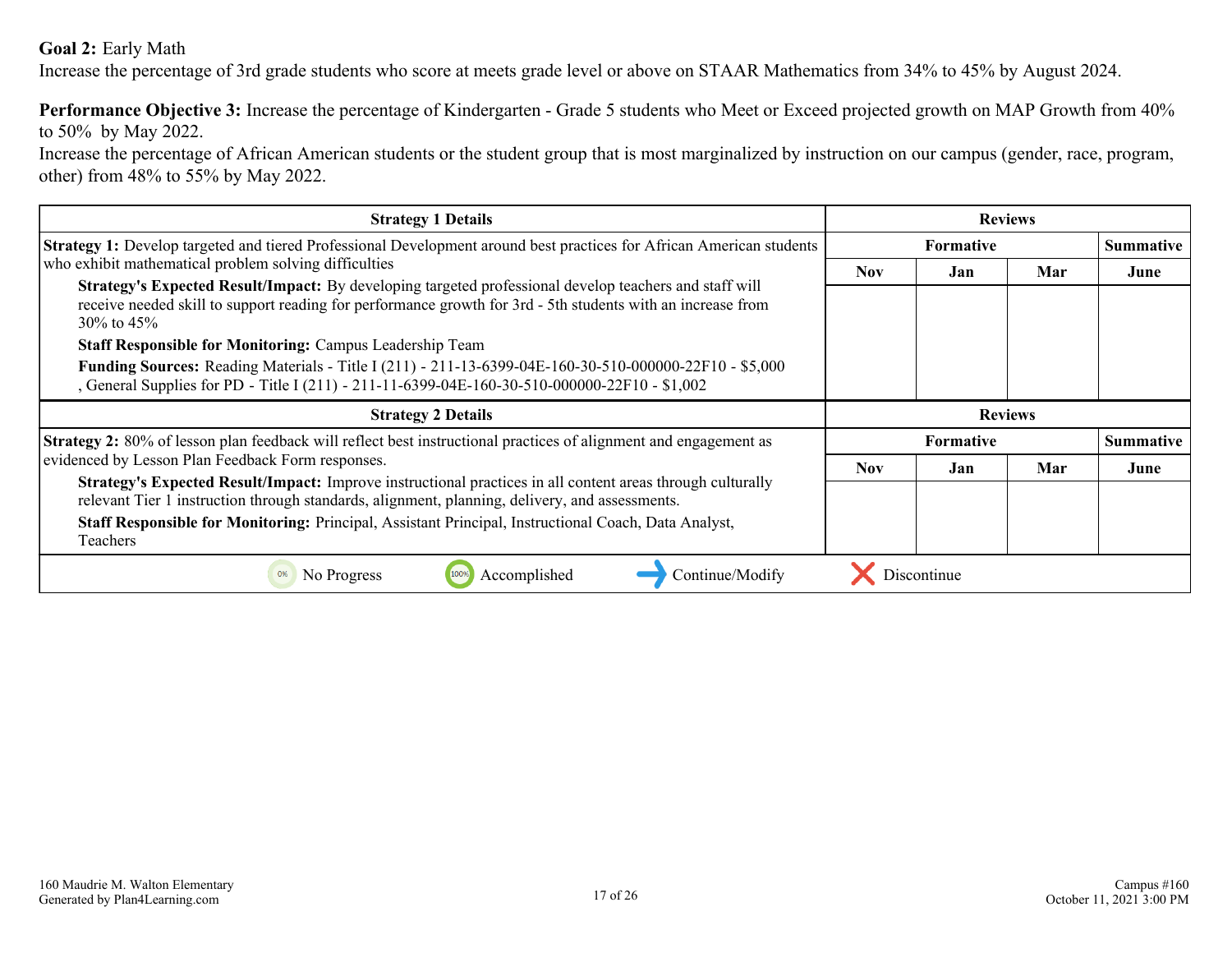### <span id="page-17-0"></span>**Goal 3:** CCMR

Increase the percentage of students graduating with a CCMR indicator from 43% to 48% by June 2024.

**Performance Objective 1:** Increase the percentage of 3-5 grade students scoring at MEETS or above on STAAR Reading from 30% to 45% by May 2022.

Increase the percentage of African American students or the student group that is most marginalized by instruction on our campus (gender, race, program, other) from 32% to 45% by May 2022.

| <b>Strategy 1 Details</b>                                                                                                                                                                                                                          | <b>Reviews</b> |             |     |      |  |
|----------------------------------------------------------------------------------------------------------------------------------------------------------------------------------------------------------------------------------------------------|----------------|-------------|-----|------|--|
| <b>Strategy 1:</b> Develop targeted and tiered Professional Development around best practices for African American students                                                                                                                        |                | Formative   |     |      |  |
| who exhibit mathematical problem solving difficulty and reading comprehension difficulty.                                                                                                                                                          | <b>Nov</b>     | Jan         | Mar | June |  |
| Strategy's Expected Result/Impact: By developing targeted professional develop teachers and staff will<br>receive needed skill to support reading and math for performance growth for 3rd - 5th students with an<br>increase from $30\%$ to $45\%$ |                |             |     |      |  |
| <b>Staff Responsible for Monitoring: Campus Leadership Team</b>                                                                                                                                                                                    |                |             |     |      |  |
| Accomplished<br>Continue/Modify<br>No Progress                                                                                                                                                                                                     |                | Discontinue |     |      |  |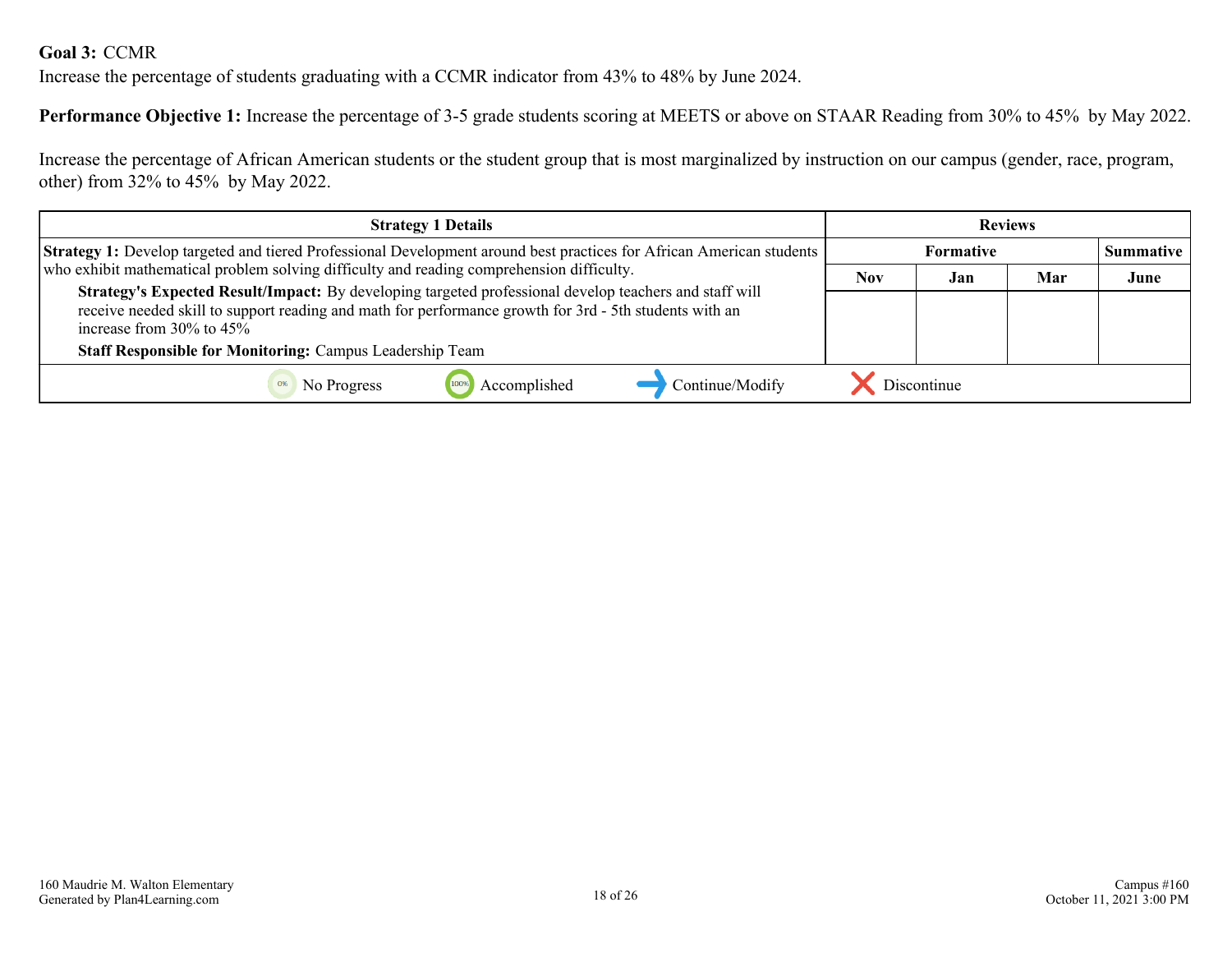### **Goal 3:** CCMR

Increase the percentage of students graduating with a CCMR indicator from 43% to 48% by June 2024.

**Performance Objective 2:** Increase the percentage of 3-5 grade students scoring at MEETS or above on STAAR Math from 35% to 45% by May 2022. Increase the percentage of African American students or the student group that is most marginalized by instruction on our campus (gender, race, program, other) from 30% to 40% by May 2022.

| <b>Strategy 1 Details</b>                                                                                                                                                                                                   | <b>Reviews</b>   |             |     |                  |
|-----------------------------------------------------------------------------------------------------------------------------------------------------------------------------------------------------------------------------|------------------|-------------|-----|------------------|
| <b>Strategy 1:</b> 80% of lesson plan feedback will reflect best instructional practices of alignment and engagement as                                                                                                     | <b>Formative</b> |             |     | <b>Summative</b> |
| evidenced by Lesson Plan Feedback Form responses.                                                                                                                                                                           | <b>Nov</b>       | Jan         | Mar | June             |
| Strategy's Expected Result/Impact: Improve instructional practices in all content areas through culturally<br>relevant Tier 1 instruction through standards, alignment, planning, delivery, and assessments.                |                  |             |     |                  |
| Staff Responsible for Monitoring: Principal, Assistant Principal, Instructional Coach, Data Analyst,<br><b>Teachers</b>                                                                                                     |                  |             |     |                  |
| Funding Sources: Family Engagement Materials - Title I (211) -<br>211-61-6399-04L-160-30-510-000000-22F10 - \$1,617, Teacher and Staff Travel for PD - Title I (211) -<br>211-32-6299-04E-160-30-510-000000-22F10 - \$1,355 |                  |             |     |                  |
| Accomplished<br>Continue/Modify<br>No Progress                                                                                                                                                                              |                  | Discontinue |     |                  |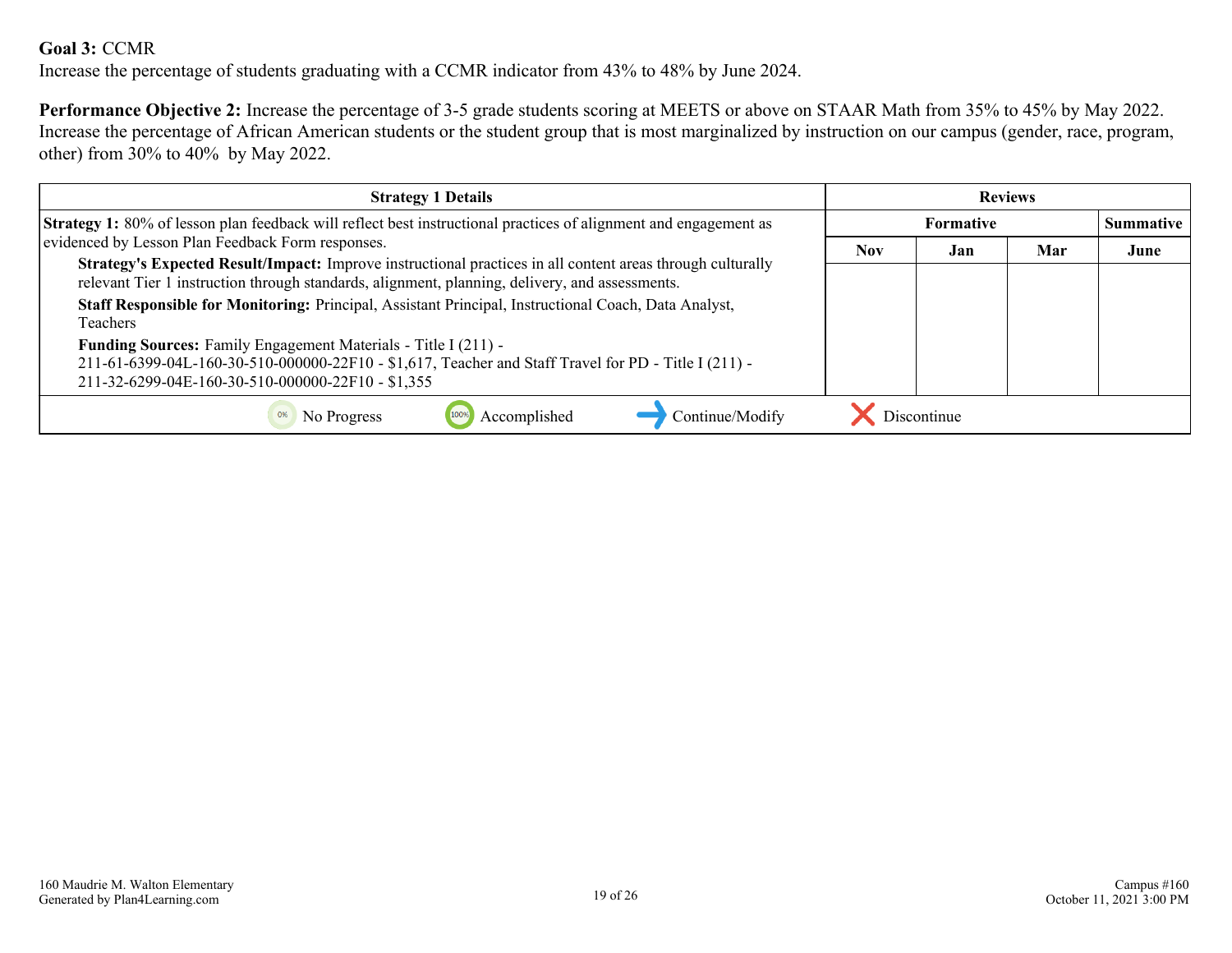<span id="page-19-0"></span>Ensure all students have access to a safe, supportive and culturally responsive learning environment.

**Performance Objective 1:** Decrease the number and percentage of students who are chronically absent from 30% to 20% by May 2022. Decrease the number and percentage of African American students or the student group that is most marginalized by instruction on our campus (gender, race, program, other) from 40% to 30% by May 2022.

| <b>Strategy 1 Details</b>                                                                                                                                | <b>Reviews</b>                   |  |  |  |
|----------------------------------------------------------------------------------------------------------------------------------------------------------|----------------------------------|--|--|--|
| <b>Strategy 1:</b> Develop new and exciting ways to partner with parents to get students excited about returning to school.                              | <b>Formative</b><br>Summative    |  |  |  |
| Strategy's Expected Result/Impact: By fostering strong parent and community partnerships students will<br>be incentivized for the efforts in attendance. | <b>Nov</b><br>Jan<br>Mar<br>June |  |  |  |
| <b>Staff Responsible for Monitoring:</b> Attendance Coordinator/Data Clerk/Family & Communications Liaison                                               |                                  |  |  |  |
| Accomplished<br>Continue/Modify<br>No Progress                                                                                                           | Discontinue                      |  |  |  |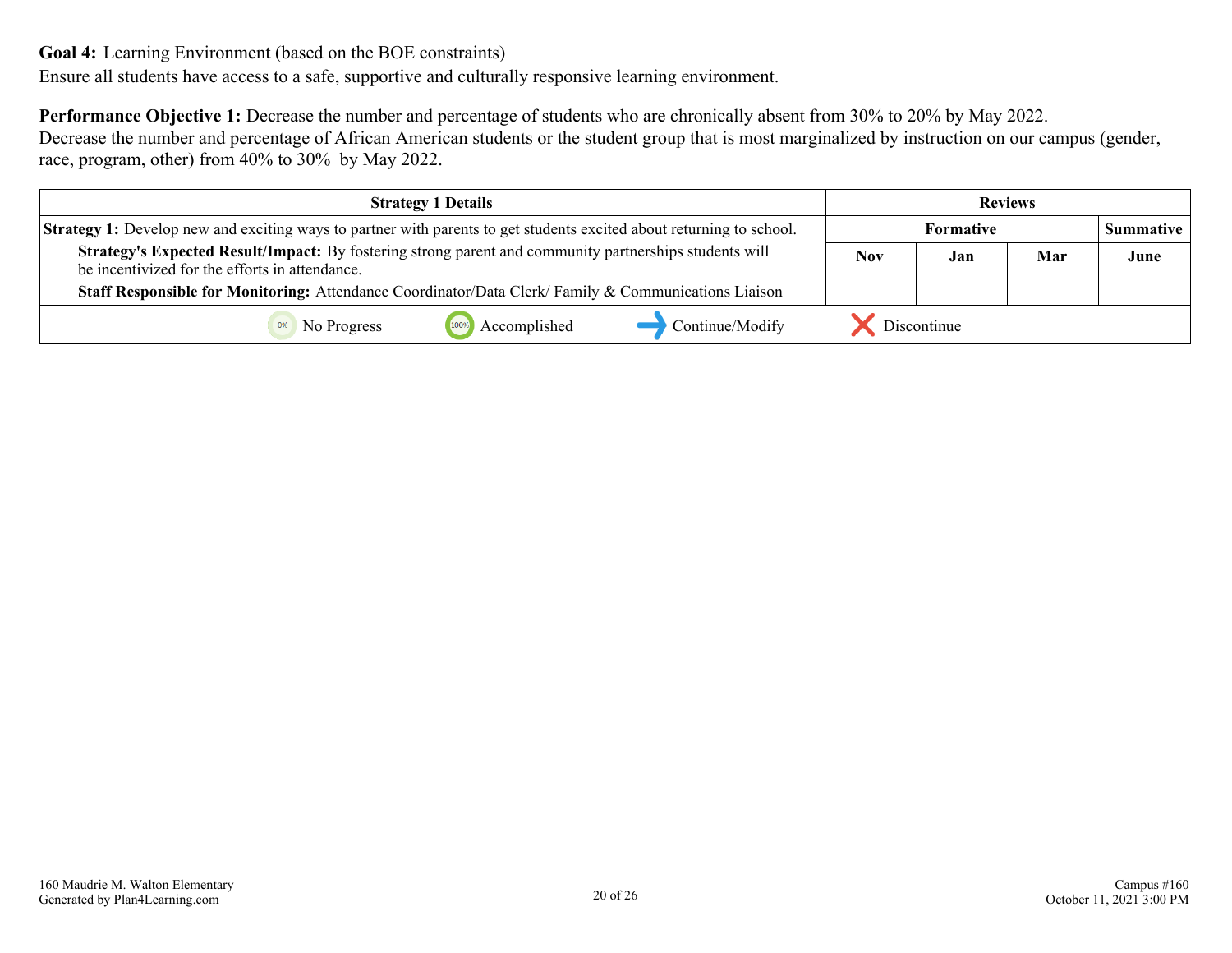Ensure all students have access to a safe, supportive and culturally responsive learning environment.

**Performance Objective 2:** Increase positive response by students to the learning environment on the Panorama SEL Survey from 60% to 70% by May 2022.

Increase positive response by African American students or the student group that is most marginalized by instruction on our campus (gender, race, program, other) from 55% to 65% by May 2022.

| <b>Strategy 1 Details</b>                                                                                                                                                                                                                                                                              | <b>Reviews</b> |                  |  |  |
|--------------------------------------------------------------------------------------------------------------------------------------------------------------------------------------------------------------------------------------------------------------------------------------------------------|----------------|------------------|--|--|
| <b>Strategy 1:</b> Develop new and exciting ways to partner with parents to get students excited about returning to school.                                                                                                                                                                            |                | <b>Formative</b> |  |  |
| Strategy's Expected Result/Impact: By fostering strong parent and community partnerships students will<br>be incentivized for the efforts in attendance.                                                                                                                                               | Nov            | June             |  |  |
| Staff Responsible for Monitoring: Attendance Coordinator/Data Clerk/Family & Communications Liaison                                                                                                                                                                                                    |                |                  |  |  |
| Funding Sources: Student Incentives - Title I (211) - 211-11-6499-04E-160-30-510-000000-22F10 - \$1,500<br>, Acceleration and Remediation - SCE (199 PIC 24) - 199-11-6116-001-160-24-313-000000- - \$960,<br>Supplies and Materials - SCE (199 PIC 24) - 199-11-6399-001-160-24-313-000000- - \$1,200 |                |                  |  |  |
| Accomplished<br>Continue/Modify<br>No Progress                                                                                                                                                                                                                                                         |                | Discontinue      |  |  |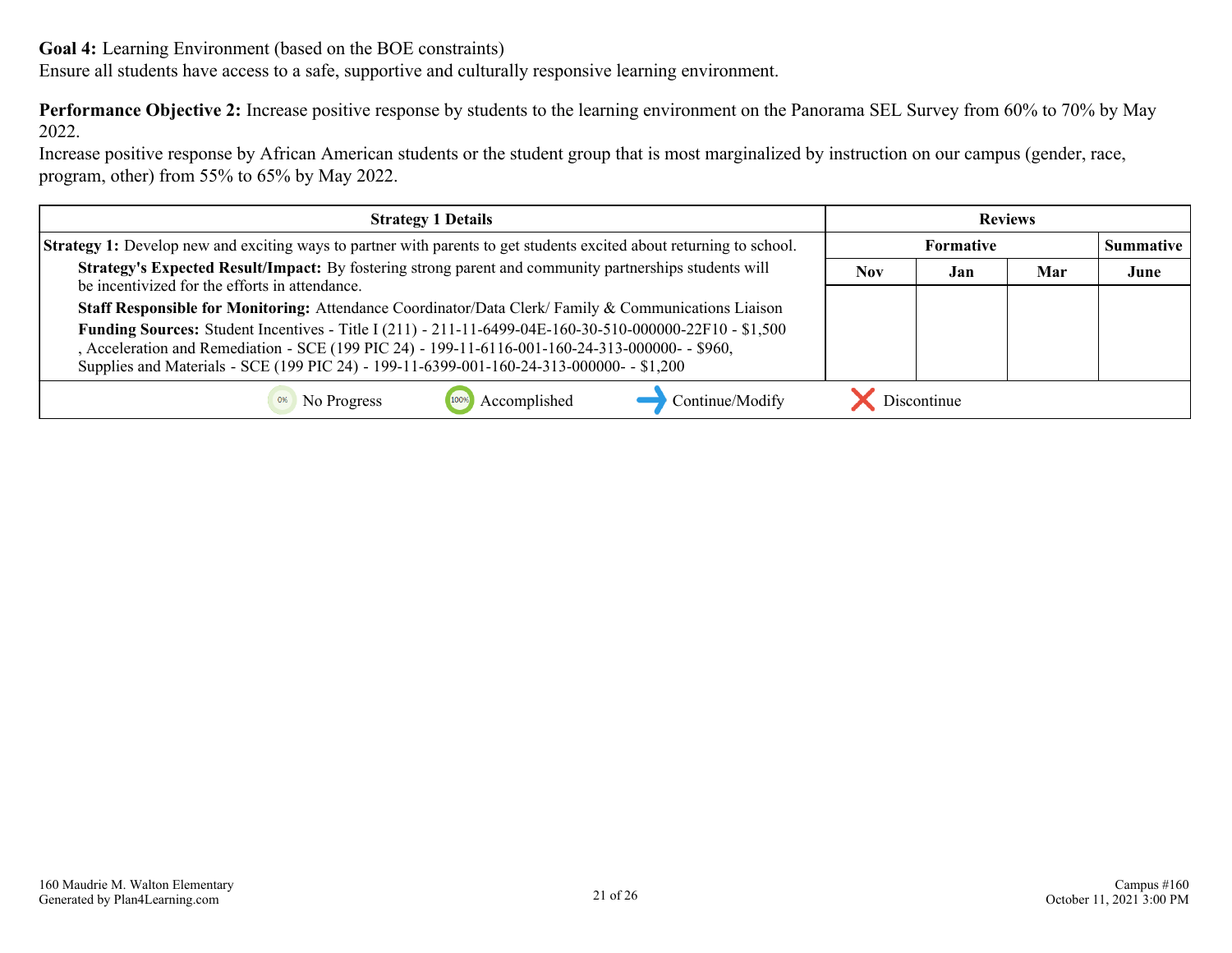Ensure all students have access to a safe, supportive and culturally responsive learning environment.

**Performance Objective 3:** Decrease the number of in and out of school suspensions for African American students or the student group that is most marginalized on our campus (gender, race, program, other) from 0 to 0 by May 2022.

|                                                                                                                                                          | <b>Strategy 1 Details</b> |                 |                   |             | <b>Reviews</b> |                  |
|----------------------------------------------------------------------------------------------------------------------------------------------------------|---------------------------|-----------------|-------------------|-------------|----------------|------------------|
| Strategy 1: Develop new and exciting ways to partner with parents to get students excited about returning to school.                                     |                           |                 | <b>Formative</b>  |             |                | <b>Summative</b> |
| Strategy's Expected Result/Impact: By fostering strong parent and community partnerships students will<br>be incentivized for the efforts in attendance. |                           |                 | Nov<br>Mar<br>Jan |             |                | June             |
| Staff Responsible for Monitoring: Attendance Coordinator/Data Clerk/Family & Communications Liaison                                                      |                           |                 |                   |             |                |                  |
| No Progress                                                                                                                                              | Accomplished              | Continue/Modify |                   | Discontinue |                |                  |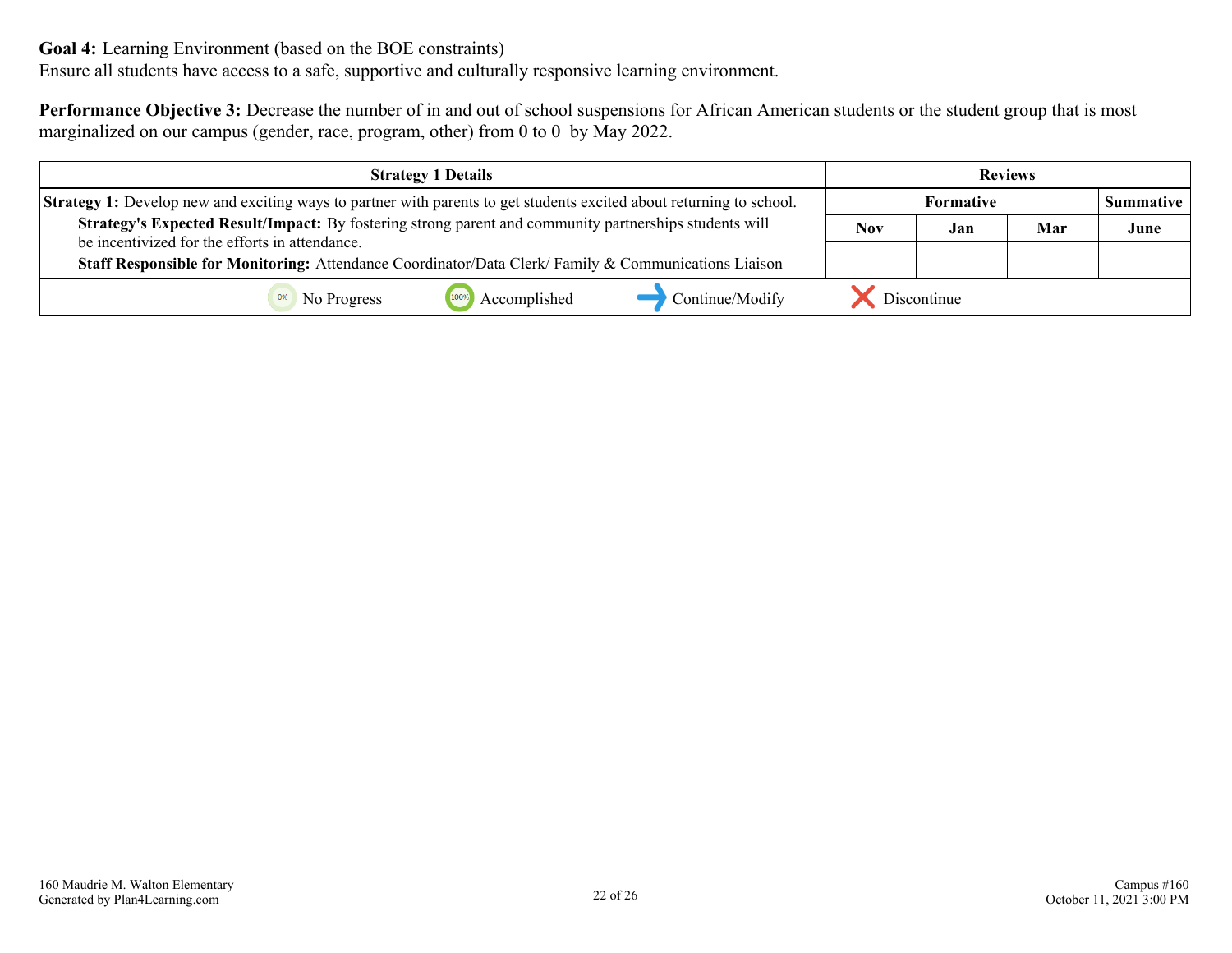Ensure all students have access to a safe, supportive and culturally responsive learning environment.

**Performance Objective 4:** Increase the positive perception of parents on Engagement on the district's Parent Survey from 85% to 95% by May 2022. Increase the positive perception of parents of African American students or group that is most marginalized by instruction on our campus (gender, race, program, other) from 70% to 75% by May 2022.

| <b>Strategy 1 Details</b>                                                                                             |                                 | <b>Reviews</b>           |                  |  |      |
|-----------------------------------------------------------------------------------------------------------------------|---------------------------------|--------------------------|------------------|--|------|
| <b>Strategy 1:</b> Develop new and exciting ways to partner with parents and engage parents in and outside of campus. |                                 |                          | <b>Summative</b> |  |      |
| Strategy's Expected Result/Impact: By fostering strong parent and community partnerships parents will be              |                                 | <b>Nov</b><br>Mar<br>Jan |                  |  | June |
| more active in campus support and visible across campus.                                                              |                                 |                          |                  |  |      |
| Staff Responsible for Monitoring: Family & Communications Liaison                                                     |                                 |                          |                  |  |      |
| No Progress                                                                                                           | Accomplished<br>Continue/Modify |                          | Discontinue      |  |      |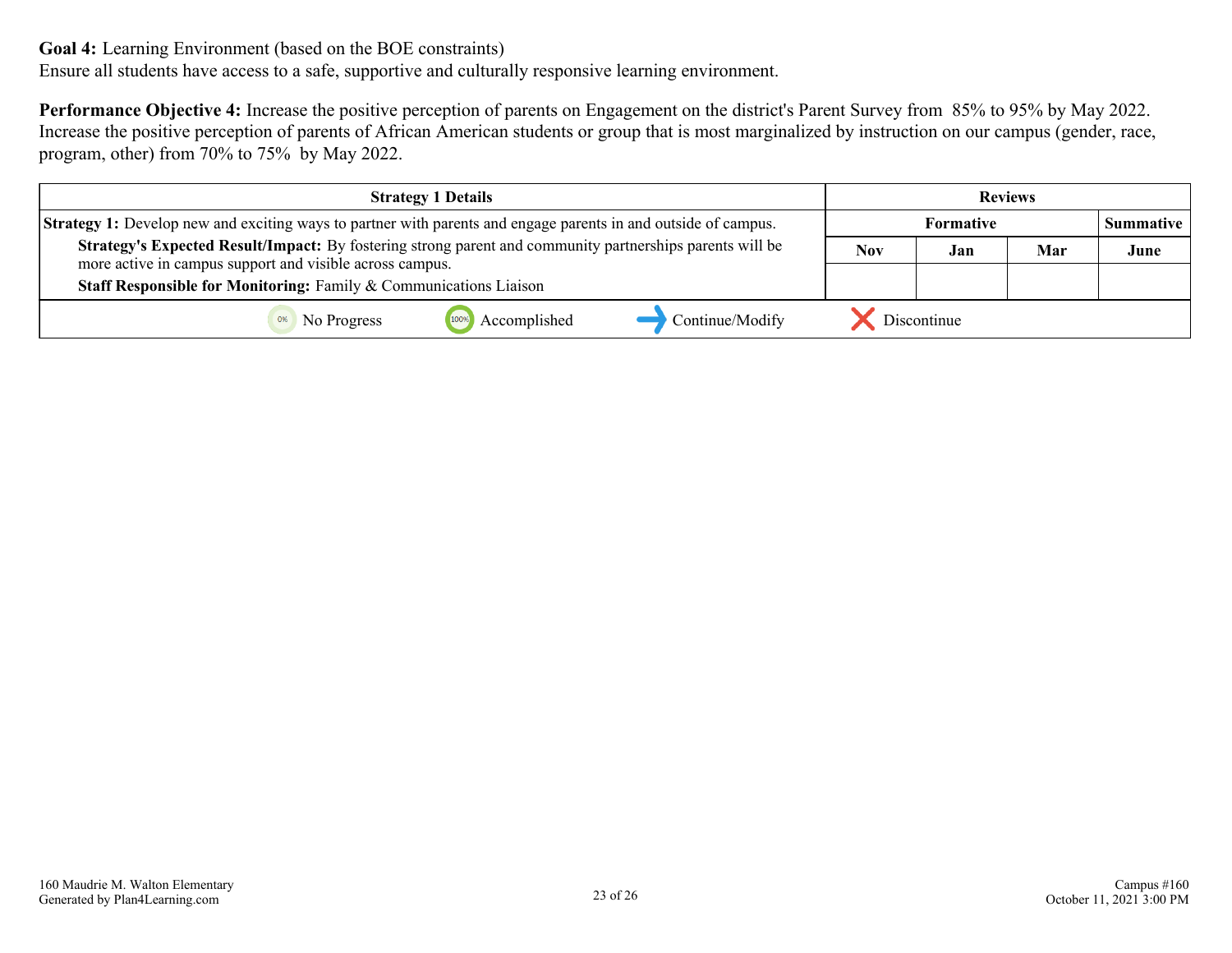## **Site-Based Decision Making Committee**

<span id="page-23-0"></span>

| <b>Committee Role</b>             | <b>Name</b>       | <b>Position</b>                                 |
|-----------------------------------|-------------------|-------------------------------------------------|
| Classroom Teacher 1               | Krystle Scott     | 3rd Grade Teacher                               |
| <b>Classroom Teacher 2</b>        | Sky Reed          | 1st grade Teacher                               |
| Classroom Teacher 3               | Amber Mitchell    | Pre-Kindergarten Teacher                        |
| <b>Classroom Teacher 4</b>        | Kristi York       | Pre-Kindergarten Teacher                        |
| Professional Non-Teaching Staff   | LaSunja Martin    | <b>Instructional Coach</b>                      |
| Community Representative 2        | Kaynenn Parker    | Lead Pastor Pillar Church                       |
| <b>Business Representative 1</b>  | Eugene Thompson   | <b>UPS</b> Supervisor                           |
| Community Representative 1        | Eric Darjean      | Pastor- Pillar Church                           |
| <b>DERC</b> Representative 1      | Angela Baker      | 1st Grade Teacher                               |
| <b>Business Representative 2</b>  | Rosland Leopold   | Manager-Associate Benefits-Cornerstone Staffing |
| Professional District-Level Staff | Tequila Lockridge | <b>Assistant Principal</b>                      |
| Parent 1                          | Claudia Hernandez | <b>Walton Parent</b>                            |
| Administrator                     | Rediesha Allen    | Principal                                       |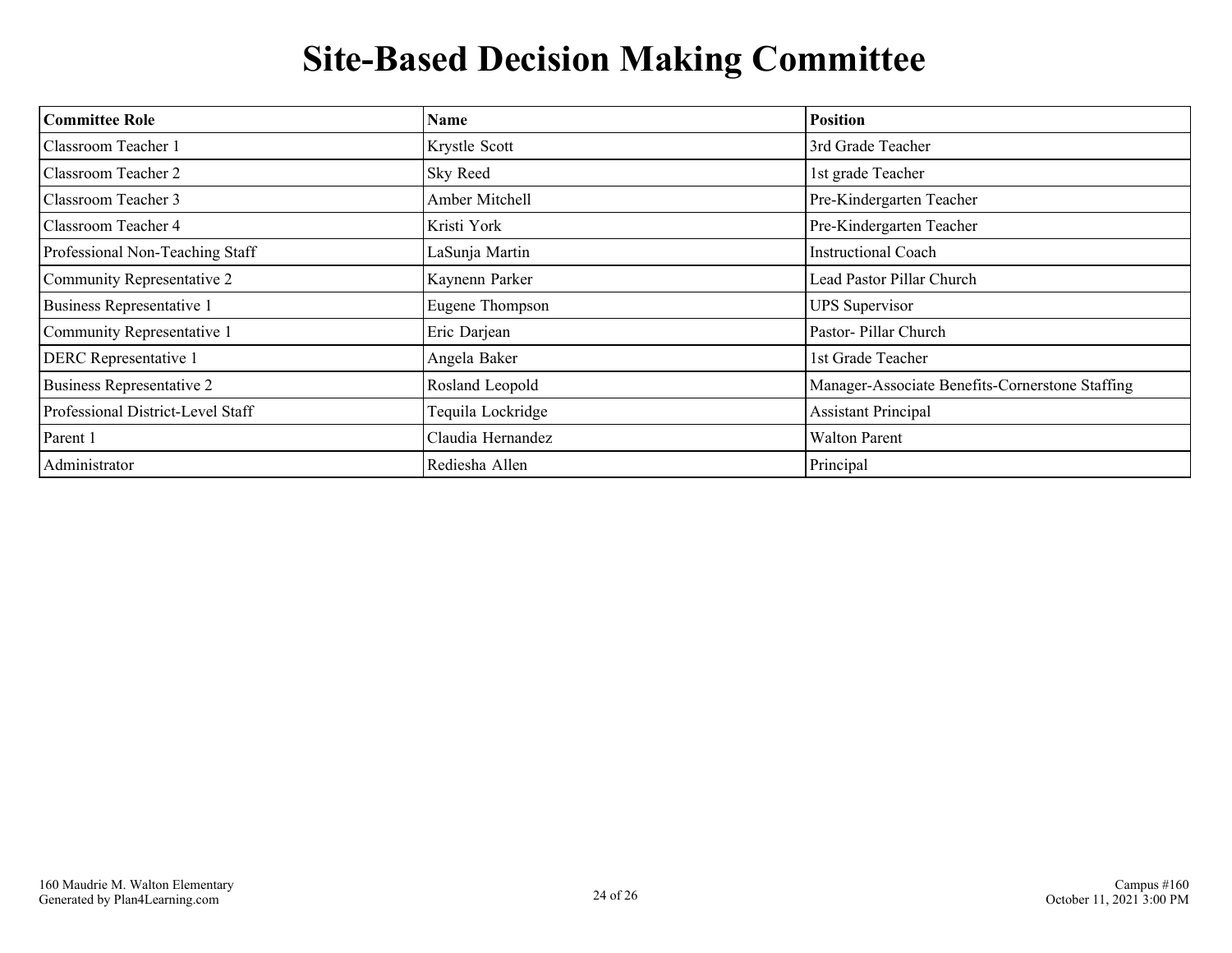## **Campus Funding Summary**

<span id="page-24-0"></span>

|                |                           |              |                                       | <b>Title I (211)</b>                                   |                                         |                                                |                              |
|----------------|---------------------------|--------------|---------------------------------------|--------------------------------------------------------|-----------------------------------------|------------------------------------------------|------------------------------|
| Goal           | <b>Objective Strategy</b> |              | <b>Resources Needed</b>               | <b>Description</b>                                     |                                         | <b>Account Code</b>                            | Amount                       |
|                | 1                         | 1            | Other Reading Materials               | Reading materials for<br>library use                   |                                         | 211-12-6329-04E-160-30-510-000000-22F10        |                              |
|                | $\mathbf{1}$              | $\mathbf{1}$ | Data Analyst                          | Data Analyst                                           |                                         | 211-13-6119-04E-160-30-510-000000-22F10        | \$71,073.00                  |
| $\overline{2}$ | 1                         | -1           | <b>General Supplies and Materials</b> | Supplies and materials for<br>instructional use        |                                         | 211-11-6399-04E-160-30-510-000000-22F10        | \$8,000.00                   |
| $\overline{2}$ | $\mathbf{1}$              | 1            | Professional Development              | Contracted professional<br>development                 |                                         | 211-13-6299-04E-160-30-510-000000-22F10        | \$2,000.00                   |
| $\overline{2}$ | 1                         | $\mathbf{1}$ | Subs for Staff Development            | Subs for professional<br>development                   |                                         | 211-11-6112-0PD-160-30-510-000000-22F10        | \$2,000.00                   |
| $\overline{2}$ | $\mathfrak{Z}$            | -1           | <b>Reading Materials</b>              | Supplies and materials for<br>professional development |                                         | 211-13-6399-04E-160-30-510-000000-22F10        | \$5,000.00                   |
| 2              | $\mathfrak{Z}$            | 1            | General Supplies for PD               | Supplies and materials for<br>instructional use        | 211-11-6399-04E-160-30-510-000000-22F10 |                                                | \$1,002.00                   |
| 3              | $\overline{2}$            | 1            | <b>Family Engagement Materials</b>    | Supplies and materials for<br>parental involvement     | 211-61-6399-04L-160-30-510-000000-22F10 |                                                | \$1,617.00                   |
| 3              | 2                         | -1           | Teacher and Staff Travel for PD       | Contracted student support<br>services                 | 211-32-6299-04E-160-30-510-000000-22F10 |                                                | \$1,355.00                   |
| $\overline{4}$ | $\overline{2}$            | $\mathbf{1}$ | <b>Student Incentives</b>             | Snacks or incentives for<br>students                   | 211-11-6499-04E-160-30-510-000000-22F10 |                                                | \$1,500.00                   |
|                |                           |              |                                       |                                                        |                                         |                                                | <b>Sub-Total</b> \$95,547.00 |
|                |                           |              |                                       |                                                        |                                         | <b>Budgeted Fund Source Amount \$95,547.00</b> |                              |
|                |                           |              |                                       |                                                        |                                         | +/- Difference                                 | \$0.00                       |
|                |                           |              |                                       | <b>SCE (199 PIC 24)</b>                                |                                         |                                                |                              |
|                | Goal Objective Strategy   |              | <b>Resources Needed</b>               | <b>Description</b>                                     |                                         | <b>Account Code</b>                            | Amount                       |
| $\overline{A}$ | $\overline{2}$            | 1            | Acceleration and Remediation          | Extra duty pay for tutoring<br>after hours (Teacher)   |                                         | 199-11-6116-001-160-24-313-000000-             | \$960.00                     |
| $\overline{4}$ | 2                         | 1            | <b>Supplies and Materials</b>         | Supplies and materials for<br>instructional use        | 199-11-6399-001-160-24-313-000000-      |                                                | \$1,200.00                   |
|                |                           |              |                                       |                                                        |                                         | Sub-Total                                      | \$2,160.00                   |
|                |                           |              |                                       |                                                        |                                         | <b>Budgeted Fund Source Amount</b>             | \$2,160.00                   |